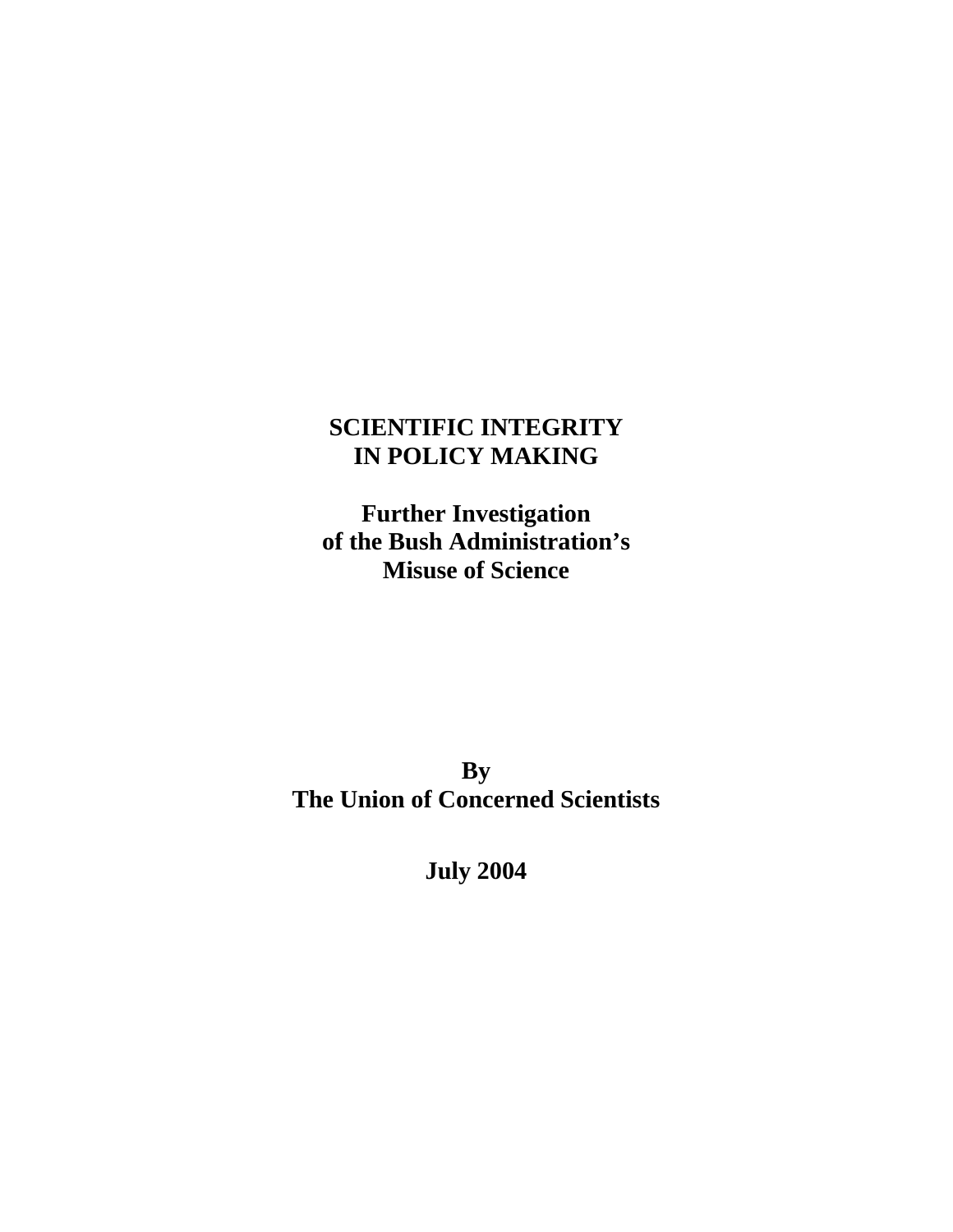© 2004 Union of Concerned Scientists All rights reserved

The Union of Concerned Scientists is a nonprofit partnership of scientists and citizens combining rigorous scientific analysis, innovative policy development, and effective citizen advocacy to achieve practical environmental solutions.

More information about UCS and the full text of this report are available at [www.ucsusa.org.](http://www.ucsusa.org/)

Union of Concerned Scientists Two Brattle Square Cambridge, MA 02238-9105

Phone: 617-547-5552 Fax: 617-864-9405 Email: [ucs@ucsusa.org](mailto:ucs@ucsusa.org)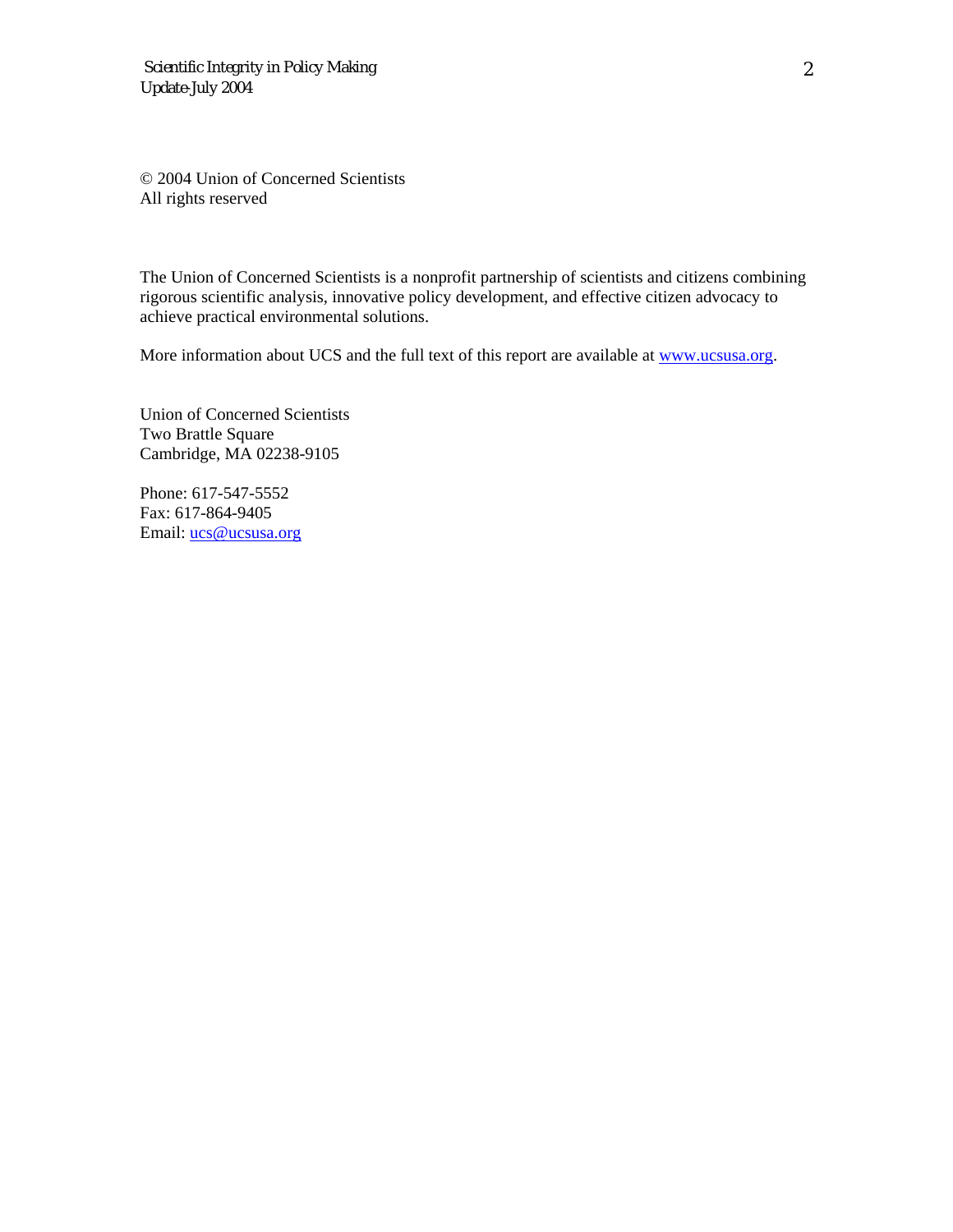## **Contents**

| <b>Introduction</b>                                                                                                                                                                                                 | 5                          |
|---------------------------------------------------------------------------------------------------------------------------------------------------------------------------------------------------------------------|----------------------------|
| <b>Section I: Undermining the Integrity of Scientific Analysis</b><br>at Federal Agencies                                                                                                                           | $\tau$                     |
| Leveling a Mountain of Research<br>on Mountaintop Removal Strip Mining                                                                                                                                              | $\overline{7}$             |
| Science Overruled on Emergency Contraception                                                                                                                                                                        | 11                         |
| Deleting Scientific Advice on Endangered Salmon                                                                                                                                                                     | 15                         |
| Science Undermined at the U.S. Fish and Wildlife Service<br>Distorting Scientific Knowledge on Florida Panthers<br>Suppressing Analyses on Bull Trout Habitat<br>Misrepresenting Scientific Knowledge on Rare Swans | 18<br>18<br>20<br>22       |
| <b>Section II: Undermining the Integrity of Science Advisory Councils</b>                                                                                                                                           | 25                         |
| <b>Political Litmus Tests</b><br><b>NIH Councils</b><br>National Advisory Council for Human Genome Research<br>National Institute on Drug Abuse<br><b>Fogarty International Center Advisory Board</b>               | 25<br>25<br>26<br>28<br>29 |
| President's Council on Bioethics                                                                                                                                                                                    | 30                         |
| <b>Section III: Finding Solutions</b>                                                                                                                                                                               | 32                         |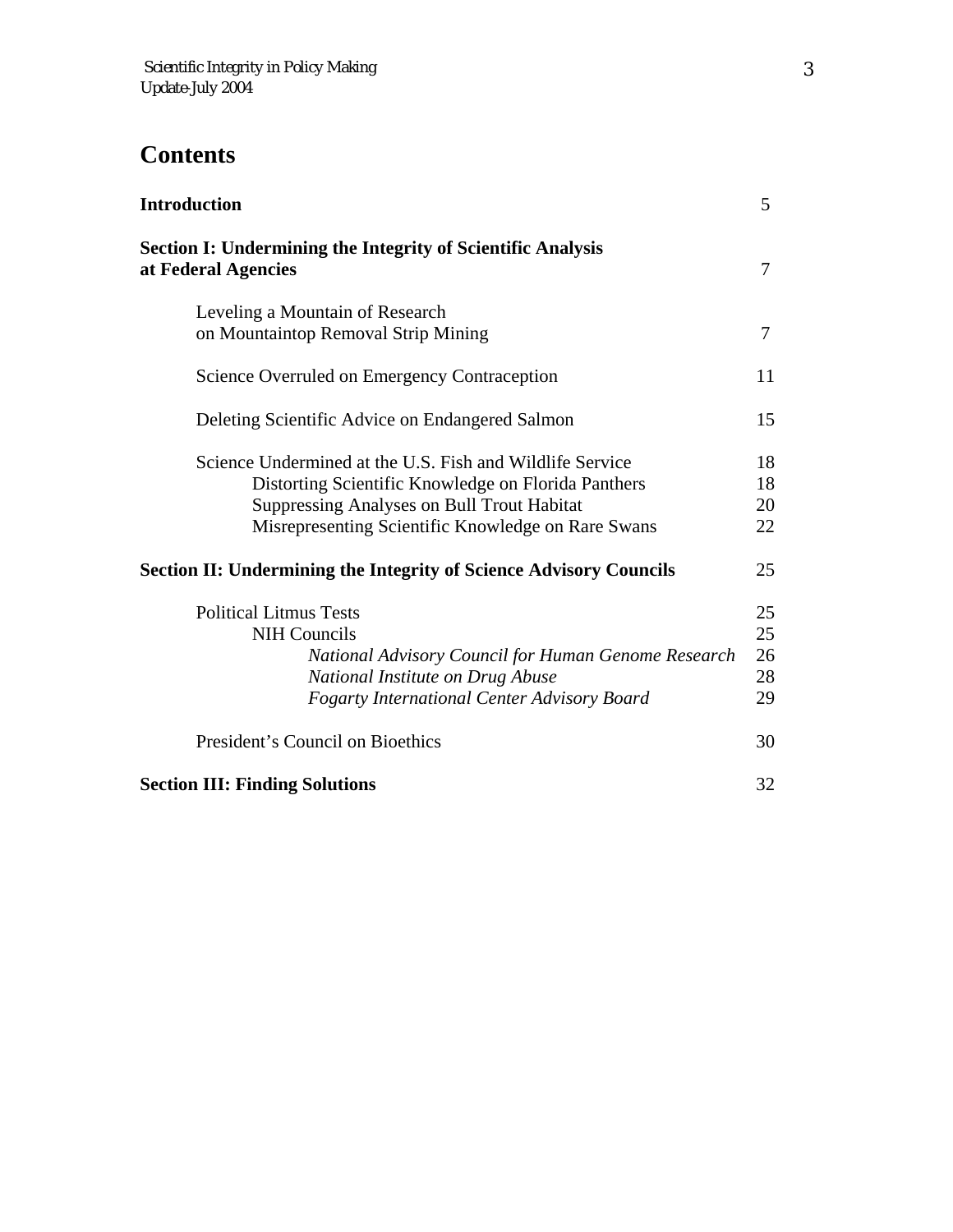## **Acknowledgments**

Seth Shulman was the lead investigator and primary author of this report. Boyce Thorne-Miller provided research assistance. Suzanne Shaw edited this report with assistance from Heather Tuttle. UCS would like to thank the following individuals for their helpful comments: Michael Bean, Morrow Cater, Nancy Cole, Peter Frumhoff, Kurt Gottfried, Arielle Lutwick, Alden Meyer, Kirsten Moore, Joan Mulhern, Lexi Shultz, and James Trussell.

Major support for this report was provided by the Beldon Fund, The William and Flora Hewlett Foundation, The David and Lucile Packard Foundation, and The Streisand Foundation.

The findings and opinions expressed in this report do not necessarily reflect the opinions of the foundations that supported the work, nor the reviewers who provided comment on its content. Both the opinions and information contained herein are the sole responsibility of the Union of Concerned Scientists.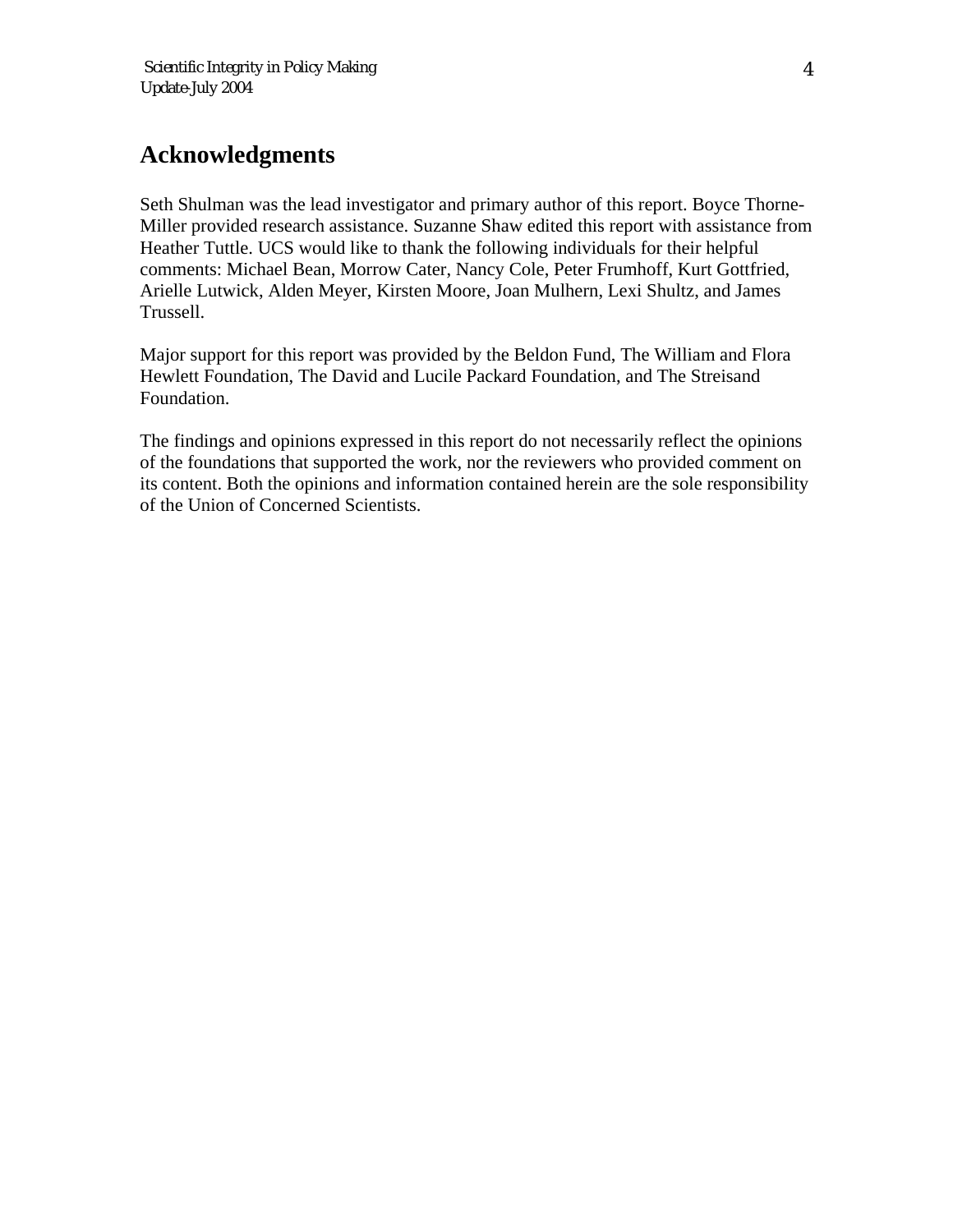## **Introduction**

On February 18, 2004, 62 preeminent scientists including Nobel laureates, National Medal of Science recipients, former senior advisers to administrations of both parties, numerous members of the National Academy of Sciences, and other well-known researchers released a statement titled *Restoring Scientific Integrity in Policy Making.* In this statement, the scientists charged the Bush administration with widespread and unprecedented "manipulation of the process through which science enters into its decisions." The scientists' statement made brief reference to specific cases that illustrate this pattern of behavior. In conjunction with the statement, the Union of Concerned Scientists (UCS) released detailed documentation backing up the scientists' charges in its report, *Scientific Integrity in Policy Making*. [1](#page-4-0)

On April 2, the White House Office of Science and Technology Policy issued a statement by Director John H. Marburger III that dismissed the scientists' concerns and attempted to debunk the specific charges. In a detailed analysis released April 19, UCS reviewed each charge again, and directly addressed the administration's responses, concluding, "UCS stands by the findings and conclusions of our report." The UCS analysis found that the White House response failed to offer substantive evidence to support its claims. Instead, the White House document was filled with largely irrelevant information and arguments unrelated to the scientists' charges.

"The administration is dismissive of the concerns of leading scientists across the country," said Kurt Gottfried, UCS board chair and emeritus professor of physics at Cornell University. "The absence of a candid and constructive response from the White House is troubling, as these issues—from childhood lead poisoning and mercury emissions to climate change and nuclear weapons—have serious consequences for public health, well-being, and national security."

Since the release of the UCS report in February, the administration has continued to undermine the integrity of science in policy making seemingly unchecked. Many scientists have spoken out about their frustration with an administration that has undermined the quality of the science that informs policy making by suppressing, distorting, or manipulating the work done by scientists at federal agencies and on scientific advisory panels. For instance, Michael Kelly, a biologist who had served at the National Oceanic and Atmospheric Administration's National Marine Fisheries Service for nine years, recently resigned his position and issued an indictment of Bush administration practices. As Kelly wrote, "I speak for many of my fellow biologists who are embarrassed and disgusted by the agency's apparent misuse of science."<sup>[2](#page-4-1)</sup>

This document investigates several new incidents that have surfaced since the February 2004 UCS report. These new incidents have been corroborated through in-depth interviews and internal government documents, including some documents released through the Freedom of Information Act. The cases that follow include:

-

<span id="page-4-0"></span><sup>&</sup>lt;sup>1</sup> Both documents are available online at *http://www.ucsusa.org/rsi*. An updated report with supplemental information was posted on the UCS website on March 31, 2004.

<span id="page-4-1"></span> $2$  Michael Kelly's resignation letter is available online at *http://www.peer.org/california/kellyresignation.html.*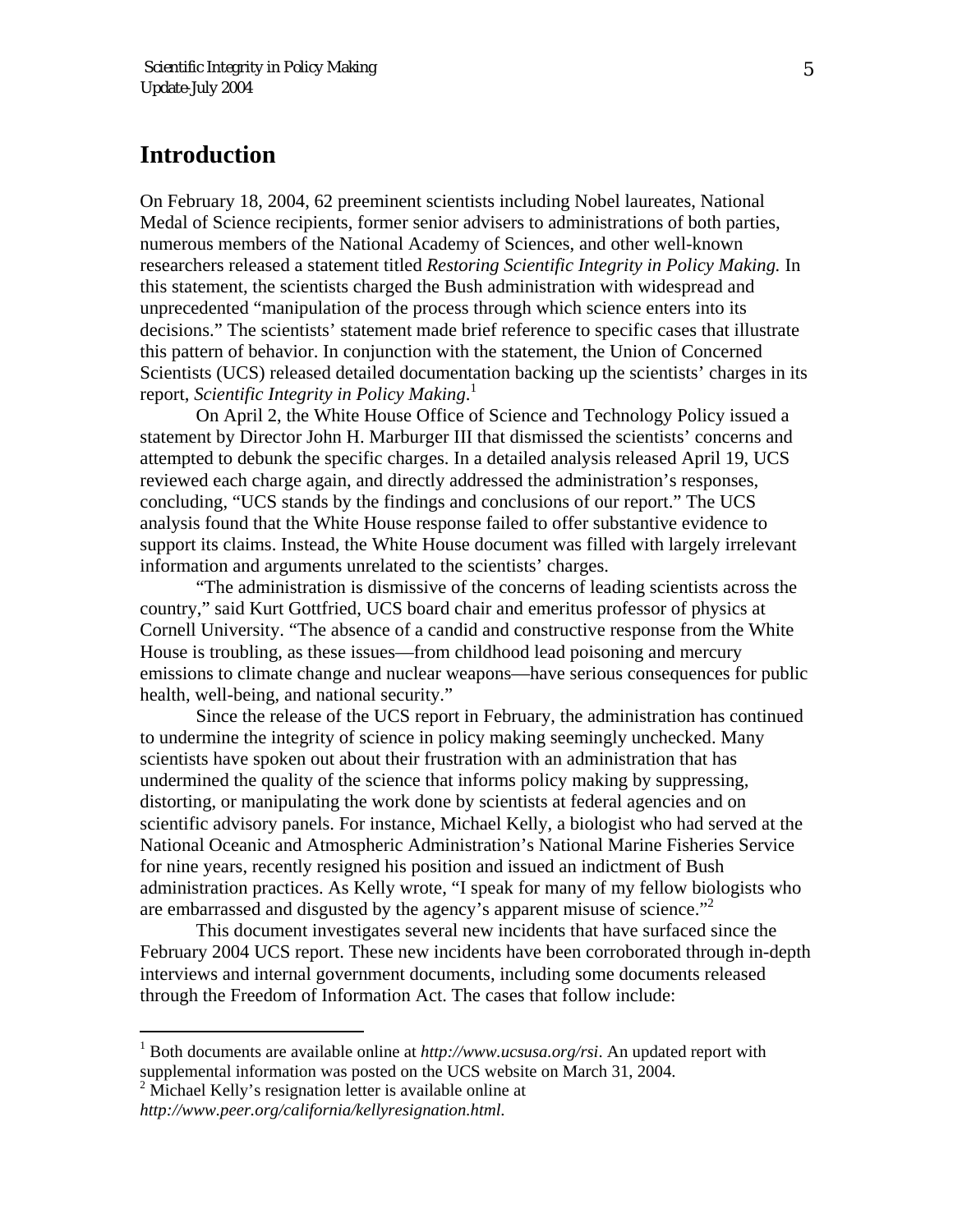- ! egregious disregard of scientific study, across several agencies, regarding the environmental impacts of mountaintop removal mining;
- ! censorship and distortion of scientific analysis, and manipulation of the scientific process, across several issues and agencies in regard to the Endangered Species Act;
- ! distortion of scientific knowledge in decisions about emergency contraception;
- ! new evidence about the use of political litmus tests for scientific advisory panel appointees. These new revelations put to rest any arguments offered by the administration that the cases to date have been isolated incidents involving a few bad actors.

Concern in the scientific community has continued to grow. In the months since the original UCS report, more than 4,000 scientists have signed onto the scientists' statement. Signers include 48 Nobel laureates, 62 National Medal of Science recipients, and 127 members of the National Academy of Sciences. A number of these scientists have served in multiple administrations, both Democratic and Republican, underscoring the unprecedented nature of this administration's practices and demonstrating that the issues of scientific integrity transcend partisan politics.

The United States has an impressive history of investing in and reaping the benefits of scientific research. The actions by the Bush administration threaten to undermine the morale and compromise the integrity of scientists working for and advising America's world-class governmental research institutions and agencies. Not only does the public expect and deserve government to provide it with accurate information, the government has a responsibility to ensure that policy decisions are not based on intentionally or knowingly flawed science. To do so carries serious implications for the health, safety, and environment of all Americans.

Given the lack of serious consideration and response by the administration to concerns raised by scores of prominent scientists, UCS is committed to continuing to investigate and publicize cases—corroborated by witnesses and documentation—in which politics is allowed to stifle or distort the integrity of the scientific process in governmental policy making. UCS—working with scientists across many disciplines, other organizations, and elected officials—will also seek to develop and implement solutions that will protect government scientists from retribution when they bring scientific abuse to light, provide better scientific advice to Congress, strengthen the role of the Office of Science and Technology Policy, strengthen and ensure adherence to conflict of interest guidelines for federal advisory panels, and ensure full access to government scientific analysis that has not been legitimately classified for national security reasons.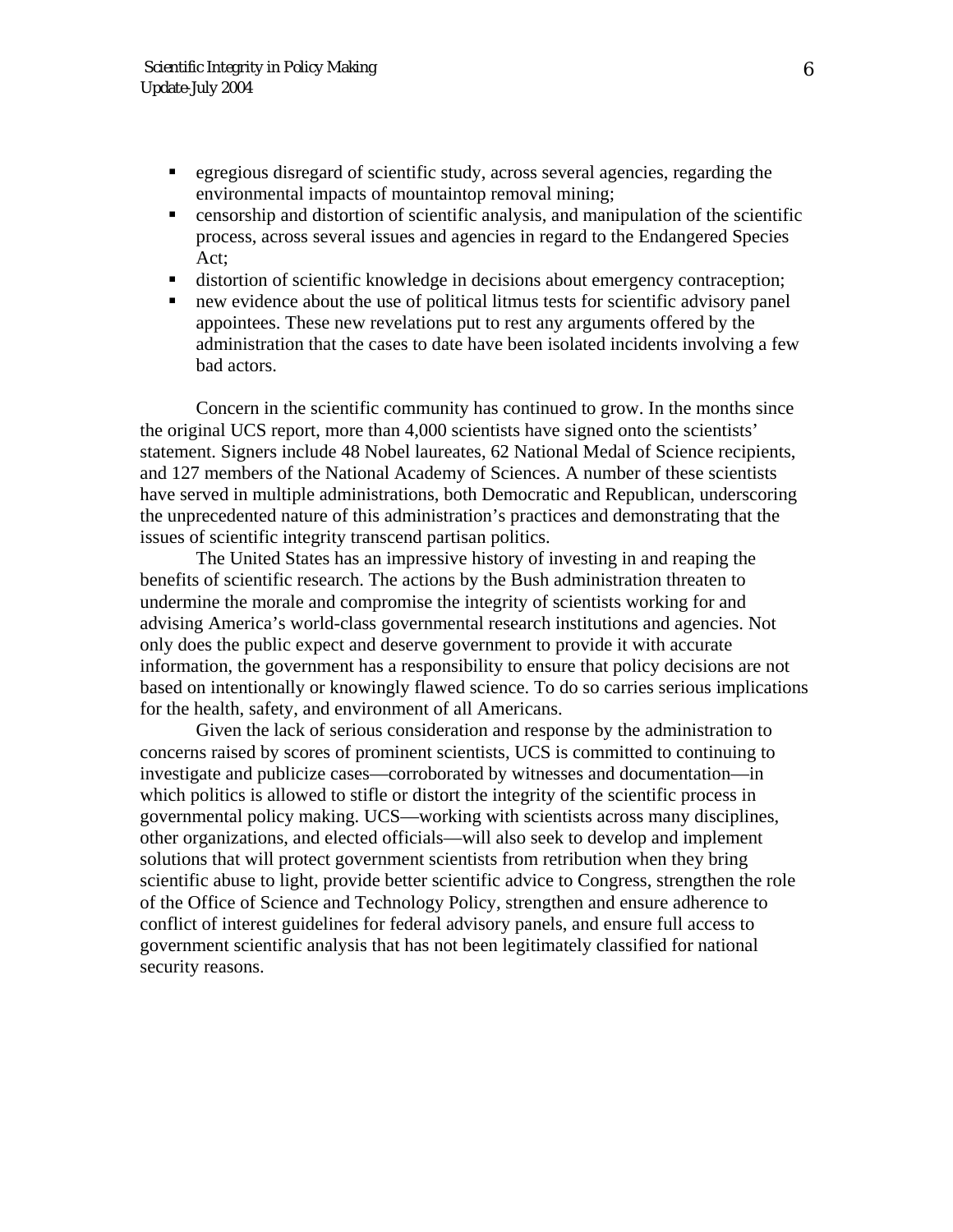# **Section I: Undermining the Integrity of Scientific Analysis at Federal Agencies**

Numerous cases of suppression and distortion of scientific analysis at federal agencies have already been documented in the press and in *Scientific Integrity in Policy Making,* a report released by the Union of Concerned Scientists in February 2004. As illustrated below, this continuing misconduct not only compromises the integrity of the scientists involved in these analyses, it undermines the mission and credibility of the agencies who are charged with protecting Americans' health, environment, and natural resources.

## **Leveling a Mountain of Research on Mountaintop Removal Strip Mining**

Internal government documents initially obtained under the Freedom of Information Act reveal that senior Bush administration officials at the U.S. Department of the Interior intentionally disregarded extensive scientific studies conducted by five separate federal and state agencies over four years in preparation of an environmental impact statement (EIS) on mountaintop removal mining in Appalachia. The agencies had agreed to conduct the EIS as part of a settlement of an environmental lawsuit by residents of coalfield communities.<sup>3</sup>

According to the National Environmental Policy Act (NEPA) of 1969, an explicit purpose of an EIS is to list alternative possibilities, with a specific technical assessment of their environmental implications, for practices being reviewed.<sup>4</sup> The stated purpose of the mountaintop removal EIS was even more specific; the federal agencies agreed that the EIS would recommend policies and procedures to "minimize, to the maximum extent practicable, the adverse environmental effects to waters of the United States and to fish and wildlife resources from mountaintop [removal] mining operations, and to environmental resources that could be affected by the size and location of fill material in valley fill sites."<sup>[5](#page-6-2)</sup>

However, government documents and UCS interviews confirm that J. Stephen Griles, deputy secretary of the Department of the Interior and a former lobbyist for the National Mining Association,<sup>[6](#page-6-3)</sup> instructed agency scientists and staff to change the focus

*http://ceq.eh.doe.gov/nepa/regs/nepa/nepaeqia.htm.* 

-

<span id="page-6-0"></span> $3$  Documents relating to this lawsuit were released through a series of Freedom of Information Act requests by the nonprofit Trial Lawyers for Public Justice. Available online at *http://www.tlpj.org*. 4

<span id="page-6-1"></span><sup>&</sup>lt;sup>4</sup> The National Environmental Policy Act of 1969, as amended (Pub. L. 91-190, 42 U.S.C. 4321-4347, January 1, 1970, as amended by Pub. L. 94-52, July 3, 1975, Pub. L. 94-83, August 9, 1975, and Pub. L. 97-258, § 4(b), Sept. 13, 1982). Available at

<span id="page-6-2"></span><sup>&</sup>lt;sup>5</sup> Environmental Protection Agency (EPA) et al. 1999. "Intent To Prepare an Environmental Impact Statement To Consider Policies, Guidance, and Processes to Minimize the Environmental Impacts of Mountaintop Mining and Valley Fills in the Appalachian Coalfields." *Federal Register* 64(24):5830. February 9.

<span id="page-6-3"></span><sup>&</sup>lt;sup>6</sup> James Stephen Griles' biographical information is available at *http://www.doi.gov/bio/griles.html.*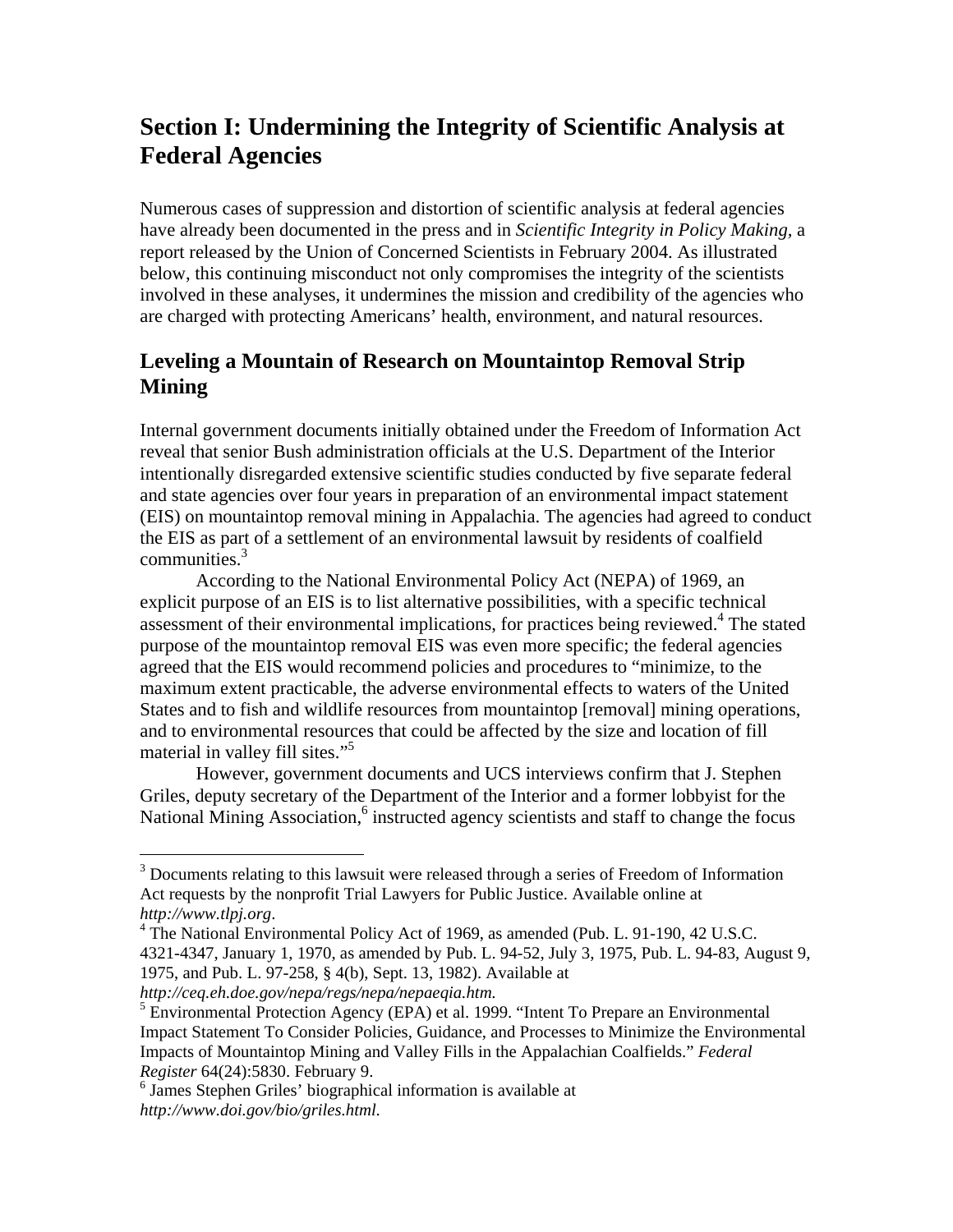of the EIS. A memo from Griles to the White House Council on Environmental Quality and other federal agencies involved in the EIS states that a new draft EIS should "focus oncentralizing and streamlining coal-mining permitting."<sup>7</sup>

Under Griles' direction, agencies were directed to drop consideration of any options for more environmentally benign alternatives to current practices despite overwhelming scientific evidence of environmental destruction from the technique.<sup>[8](#page-7-1)</sup>

During the past decade, the practice of mountaintop removal strip mining has been widely used to extract coal in central Appalachia. In the technique, huge machines known as "draglines"<sup>[9](#page-7-2)</sup> remove mountain ridges to expose coal seams. In the process, coal companies dump millions of tons of waste rock and dirt into nearby hollows, burying mountain headwater streams under enormous "valley fills." As part of a 1998 court settlement,  $10$  the federal government agreed to produce an EIS analyzing the effects of this practice and finding ways to limit the environmental damage it causes, especially to streams in the region. $11$ 

Scientists working for various federal agencies have documented a wide range of enormously destructive environmental impacts from this mining technique. More than 7 percent of Appalachian forests have been cut down and more than 1,200 miles of streams across the region have been buried or polluted between 1985 and  $2001$ <sup>12</sup> According to the federal government's scientific analysis, mountaintop removal mining, if it continues unabated, will cause a projected loss of more than 1.4 million acres by the end of the next decade<sup>13</sup>—an area the size of Delaware—with a concomitant, severe impact on fish,

*http://www.wvgazette.com/static/series/mining/.*

-

<span id="page-7-0"></span><sup>&</sup>lt;sup>7</sup> Griles, J.S. 2001. Memo to James L. Connaughton, Chairman Council on Environmental Quality, Marcus Peacock, Associate Director Office of Management and Budget, et al. FOIA request by Trial Lawyers for Public Justice. October 5. Online at

*http://www.tlpj.org/briefs/mtm\_vf\_deis\_comments.pdf*. 8

<span id="page-7-1"></span>See FOIA documents available online at *http://www.tlpj.org*. See also Shogren, E. 2004. "Federal Coal-Mining Policy Comes Under Fire: Fish and Wildlife Service says the administration ignored its protection plan," *Los Angeles Times.* January 7. See also Ward, K. 2003. "Mountaintop removal damage proved: Bush proposes no concrete limits on new mining permits," *Charleston Gazette.* May 30. Available online at

<span id="page-7-2"></span><sup>&</sup>lt;sup>9</sup> Draglines are \$100 million machines that weigh about eight million pounds and are the size of a city block. The dragline's bucket can take a bite of earth equal to the size of about 26 Ford Escorts in one scoop. See Loeb, P. 1997. "Shear Madness," *U.S. News and World Report*, August 11.

<span id="page-7-3"></span><sup>10</sup> See U.S. District Court, West Virginia. 1998. *Bragg v. Robertson*. Settlement agreement. Case history available online at *http://www.tlpj.org/key\_current\_cases.htm.*

<span id="page-7-4"></span> $11$  Ibid.

<span id="page-7-5"></span><sup>12</sup> EPA. 2003. *Draft Programmatic Environmental Impact Statement (EIS) on Mountaintop Mining.* May. Available online at *http://www.epa.gov/region3/mtntop/index.htm*. See also Ward, K. 2003. "Mountaintop removal damage proved: Bush proposes no concrete limits on new mining permits," *Charleston Gazette.* May 30.

<span id="page-7-6"></span><sup>13</sup> EPA. 2003. *Draft Programmatic Environmental Impact Statement (EIS) on Mountaintop Mining.* May. Available online at *http://www.epa.gov/region3/mtntop/index.htm*.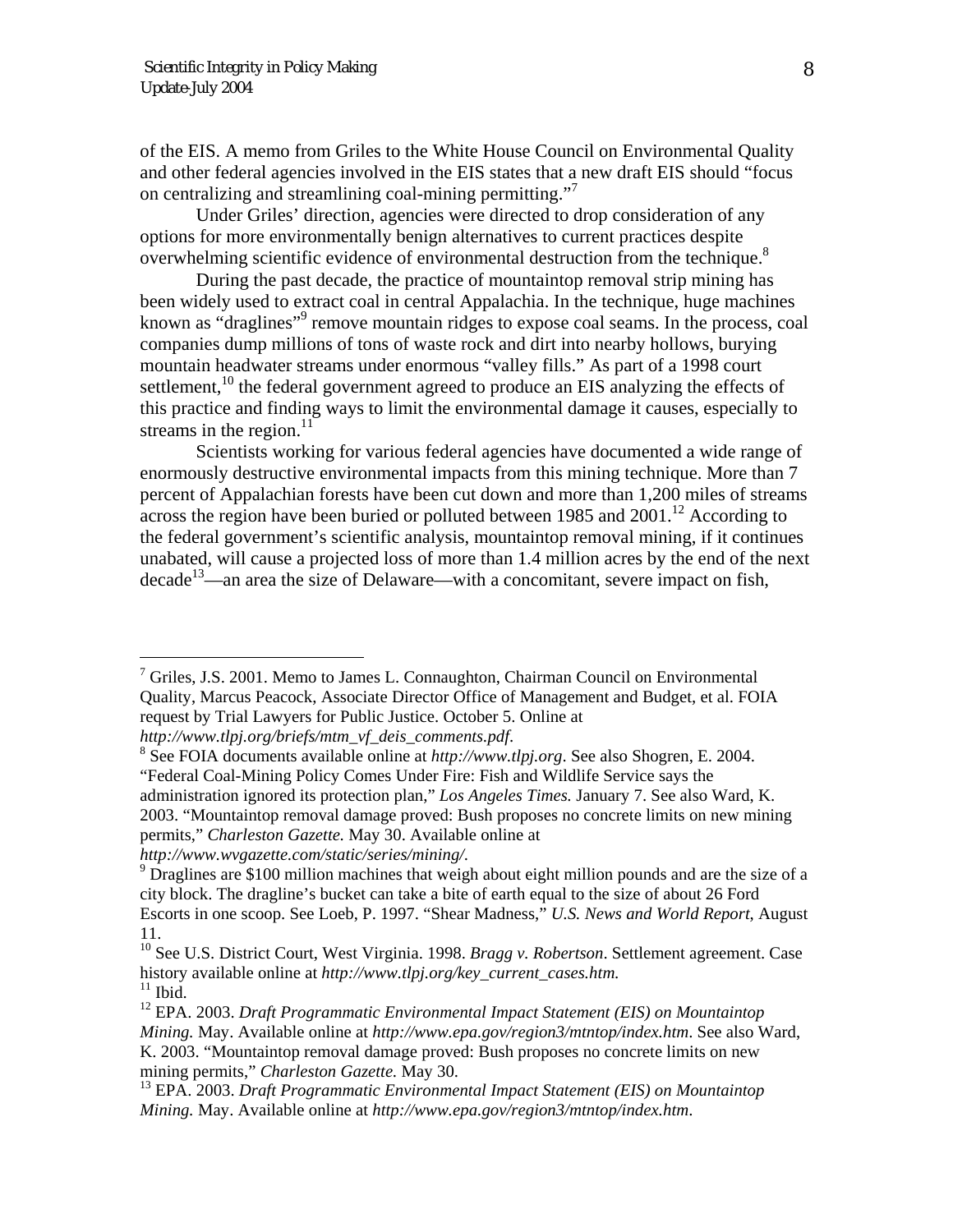wildlife, and bird species, not to mention a devastating effect on many neighboring communities.<sup>14</sup>

While the EIS produced by the Bush administration included some 5,000 pages of analysis documenting this destruction, there are instances where administration officials sought to soften the overwhelmingly negative findings. For example, a U.S. Fish and Wildlife Service (FWS) scientist says the Bush administration team ordered technical language rating the environmental impacts as "significant" or "severe" be stripped away in the editing process.<sup>15</sup> In addition, a Bush administration "steering committee" of the interagency EIS process initially removed an economic analysis prepared by an independent contractor that showed that limits on the size of individual valley fills would not have negative economic impacts on the region's electric costs. The steering committee discredited the analysis for what it called a "fatally flawed" methodology. <sup>16</sup> A revised analysis, which took into account the comments and concerns of dozens of coal industry officials, was included in the draft EIS. However, this analysis still found that the economic costs of limiting the size of valley fills would have a negligible effect on the price of coal. $17$ 

While administration officials included extensive scientific documentation of the negative consequences of the mining practice in the EIS, they violated a central tenet of an  $EIS<sup>18</sup>$  by offering no proposed alternatives to mitigate the worst environmental consequences of mountaintop removal mining.

"We were flabbergasted and outraged," says one high-ranking staff scientist at the FWS who had worked extensively on the preparation of the technical analysis for the EIS.<sup>19</sup> This official, whose name is withheld on request, explains that, in response to Griles' directive, the Bush administration steering committee called a meeting in October 2001 at which agency scientists and administrators were told that the draft EIS "was going to be taken in a different direction."[20](#page-8-6) 

Cindy Tibbot, an FWS biologist involved in the EIS process, was one of many agency scientists who expressed outrage about Griles' directive, stating in an internal memo: "It's hard to stay quiet about this when I really believe we're doing the public and

l

<span id="page-8-2"></span>

<span id="page-8-4"></span>*http://www.epa.gov/region3/mtntop/eis.htm.*<br><sup>18</sup> The analysis of alternatives is "the heart of the environmental impact statement"; this analysis, based in large part upon the environmental consequences section of the EIS, should "[d]evote substantial treatment to each alternative considered in detail including the proposed action so that reviewers may evaluate their comparative merits." See NEPA implementing regulations at 40 CFR 1502.14, available online at *http://ceq.eh.doe.gov/nepa/regs/ceq/1502.htm.*

<span id="page-8-0"></span> $14$  Ibid.

<span id="page-8-1"></span> $15$  Author interview with U.S. Fish and Wildlife Service scientist, name withheld on request, May  $^{2004.}$ <sup>16</sup> Ibid.

<span id="page-8-3"></span><sup>17</sup> U.S. Environmental Protection Agency. 2003. *Draft Programmatic Environmental Impact Statement (EIS) on Mountaintop Mining.* May. Available online at

<span id="page-8-5"></span><sup>&</sup>lt;sup>19</sup> Author interview with U.S. Fish and Wildlife Service scientist, name withheld on request, May  $^{2004.}$ <sup>20</sup> Ibid.

<span id="page-8-6"></span>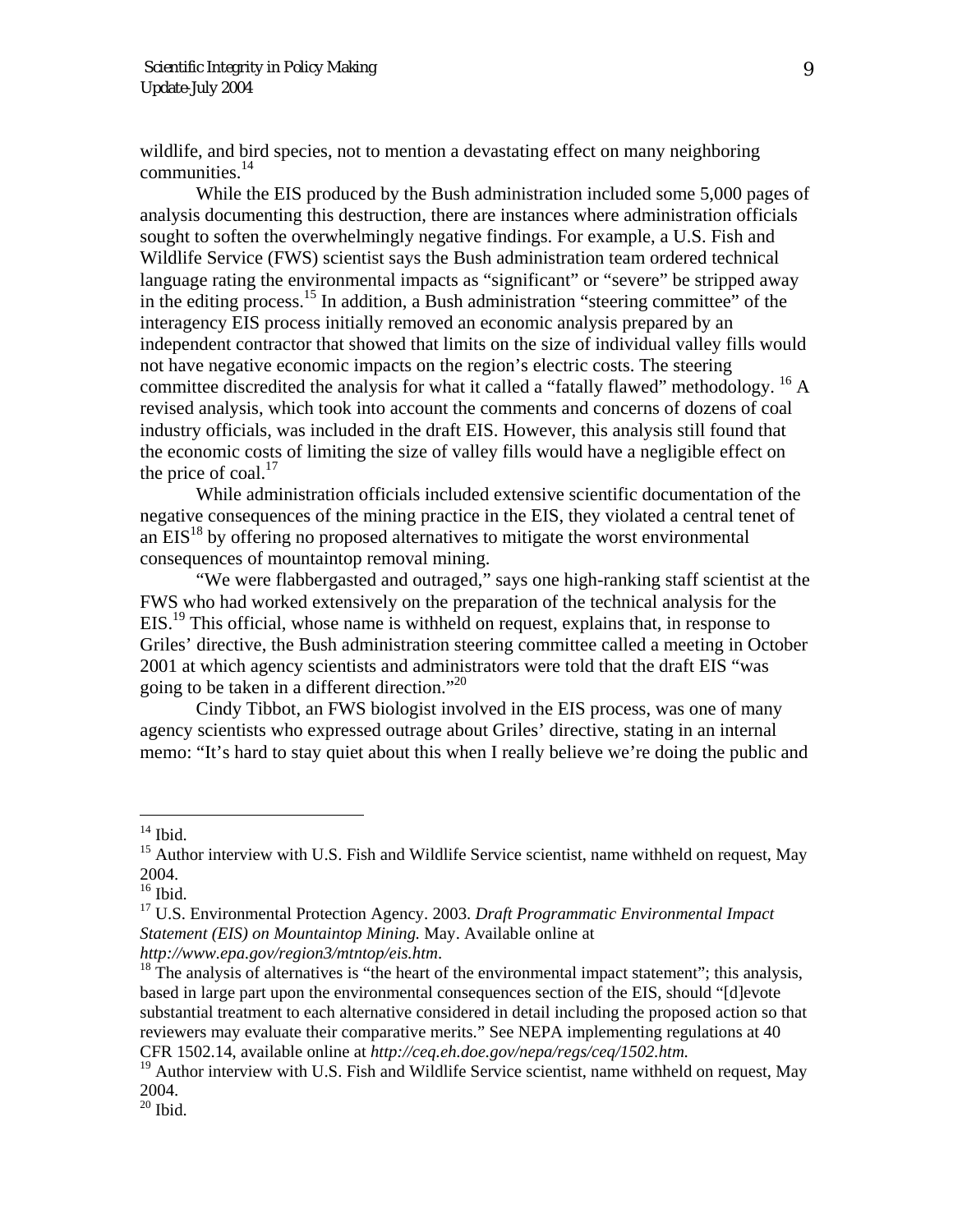the heart of the Clean Water Act a great disservice."<sup>21</sup> As Tibbot put it, the only alternatives offered in Griles' proposed EIS would be "alternative locations to house the rubber stamp that issues the [mining] permits." $^{22}$ 

Tibbot was not alone. An internal memo from FWS staff reviewing the draft EIS prior to its release assessed the situation this way:

The EIS technical studies carried out by the agencies—at considerable taxpayer expense—have documented adverse impacts to aquatic and terrestrial ecosystems, yet the proposed alternatives presented offer no substantive means of addressing these impacts. The alternatives and actions, as currently written, belie four years of work and the accumulated evidence of environmental harms, and would substitute permit process tinkering for meaningful and measurable change. Publication of a draft EIS with this approach, especially when the public has seen earlier drafts, will further damage the credibility of the agencies involved.<sup>[23](#page-9-2)</sup>

Recently obtained documents reveal that staff at other agencies involved in the EIS process were equally concerned with the administration's approach to the EIS. Ray George, an Environmental Protection Agency (EPA) official from West Virginia's Region 3, expressed concern that his agency's "science findings are not reflected in [the draft EIS's] conclusions/recommendations."[24 A](#page-9-3)nother EPA official, John Forren, underscored the severity of the problem. "It's one thing," Forren wrote, "to include such alternatives in the [draft] EIS and not choose one as a preferred alternative or not choose one as the selected action in the Record of Decision." As Forren continued, however, it is quite another thing to offer no meaningful alternatives at all. Such a tactic, he warned, would "give the appearance we're obscuring and de-emphasizing the [alternatives] that address directly environmental impacts," leaving the entire EIS process open to legal challenge and public outcry. $^{25}$ 

 "In this case, the administration eliminated all environmental protective alternatives from consideration," says Jim Hecker, environmental enforcement director at Trial Lawyers for Public Justice, who filed the Freedom of Information Act request for the internal documents in this case. As Hecker puts it, "The simple fact is, that is scientifically and intellectually dishonest."<sup>[26](#page-9-5)</sup>

The lack of scientific integrity in the preparation of the mountaintop removal mining EIS played out against the backdrop of an administration with close financial ties to the energy industry as well as an apparent conflict of interest presented by Griles'

<span id="page-9-0"></span> $21$  Tibbot, C., U.S. Fish and Wildlife Service. 2002. Email correspondence circulated internally. October 30. Part of FOIA request documents available online at *http://www.tlpj.org*. 22 Ibid.

<span id="page-9-2"></span><span id="page-9-1"></span> $^{23}$  Densmore, D., Supervisor, Pennsylvania Field Office, U.S. Fish and Wildlife Service. 2002. "FWS Comments on 9/20/02 Draft of Chapter IV (Alternatives)." Comments circulated

<span id="page-9-3"></span>internally. September 30. Part of FOIA request documents available online at *http://www.tlpj.org.* 24 George, R., EPA Region 3. 2002. Email correspondence. December 30. Available online at *http://www.tlpj.org.*

<span id="page-9-4"></span><sup>25</sup> Forren, J., EPA Region 3. Memo. October 4, 2002. Available online at *http://www.tlpj.org.*

<span id="page-9-5"></span><sup>&</sup>lt;sup>26</sup> Author interview with Jim Hecker, May 2004.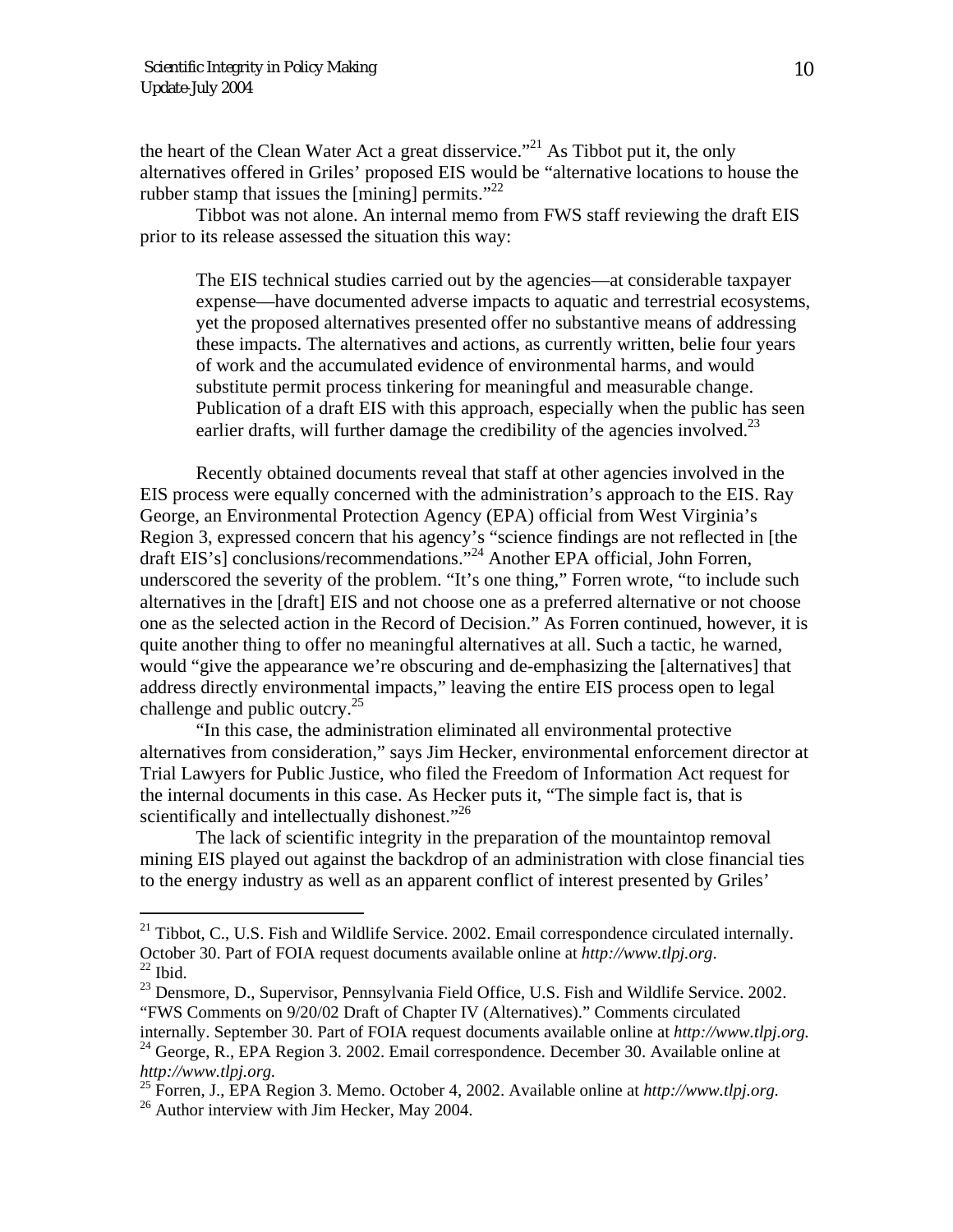<span id="page-10-4"></span>close involvement in the EIS process. Aware of Griles' longstanding association with the mining industry, the Senate requested that he sign a "statement of disqualification" on August 1, 2001, in which he made a commitment to avoid issues affecting his former clients. Documents obtained under the Freedom of Information Act show that Griles met no fewer than 12 times with top Bush administration officials and coal industry representatives on the EIS and mountaintop removal mining matters between September and December 2001, precisely the time the team issued its order to change direction on the EIS process.<sup>[27](#page-10-0)</sup>

During the EIS official comment period, representatives from 50 environmental groups across the country wrote a letter charging that the draft EIS fails to comply with the NEPA, stating: "We find the draft EIS' failure to provide an alternative proposal that would provide better regulation of mountaintop removal mining to protect the environment unacceptable and inappropriate."<sup>28</sup> Former Maryland State Senator Gerald Winegrad, vice president of the American Bird Conservancy and co-author of the letter, contends the political process cannot function without an honest scientific assessment of the problem. "But in this case," he says, "the EIS process has been usurped and its scientific underpinnings destroyed."<sup>[29](#page-10-2)</sup>

### **Science Overruled on Emergency Contraception**

An official at the Food and Drug Administration (FDA) overruled the advice of the agency's staff and two independent scientific advisory panels when he decided recently to deny women over-the-counter access to the emergency contraceptive levonorgestrel (sold under the brand name "Plan B"). Numerous FDA officials and medical advisers to FDA involved in and familiar with the approval process call the move an almost unprecedented repudiation of government scientific expertise. By law, the FDA is required to approve drugs that are found to be safe and effective.

In the case, Steven Galson, acting director of the FDA's Center for Drug Evaluation and Research, acknowledged to reporters recently that he overturned the recommendations of his own staff and two FDA advisory panels in declaring the drug "not approvable" for nonprescription status.<sup>30</sup> A joint meeting of two independent FDA scientific advisory committees voted 23 to 4 in December 2003 to recommend the emergency contraceptive as an over-the-counter drug. The panel also voted unanimously that the drug could be safely sold over the counter.<sup>31</sup>

<span id="page-10-0"></span> $27$  See list prepared by the Ohio Valley Environmental Coalition, available online at *http://www.ohvec.org/action\_alerts/2002/09\_28/GrilesMTRMeetings.pdf.*

<span id="page-10-1"></span> $^{28}$  Winegrad, G.W., Vice President for Policy, American Bird Conservancy, and 50 representatives from environmental organizations. 2004. Letters to President Bush and John Forren, EPA. January 2. Available online at

*http://www.ohvec.org/issues/mountaintop\_removal/articles/EIS\_am\_bird.pdf.*

<span id="page-10-2"></span><sup>&</sup>lt;sup>29</sup> Author interview with Gerald Winegrad, March 2004.

<span id="page-10-3"></span><sup>&</sup>lt;sup>30</sup> Galson, S. 2004. Comments presented at a U.S. Food and Drug Administration (FDA) press conference. May 7.

<sup>&</sup>lt;sup>31</sup> FDA. 2003. "Transcript of the December 16, 2003 meeting of the FDA Nonprescription Drugs Advisory Committee in Joint Session with the Advisory Committee for Reproductive Health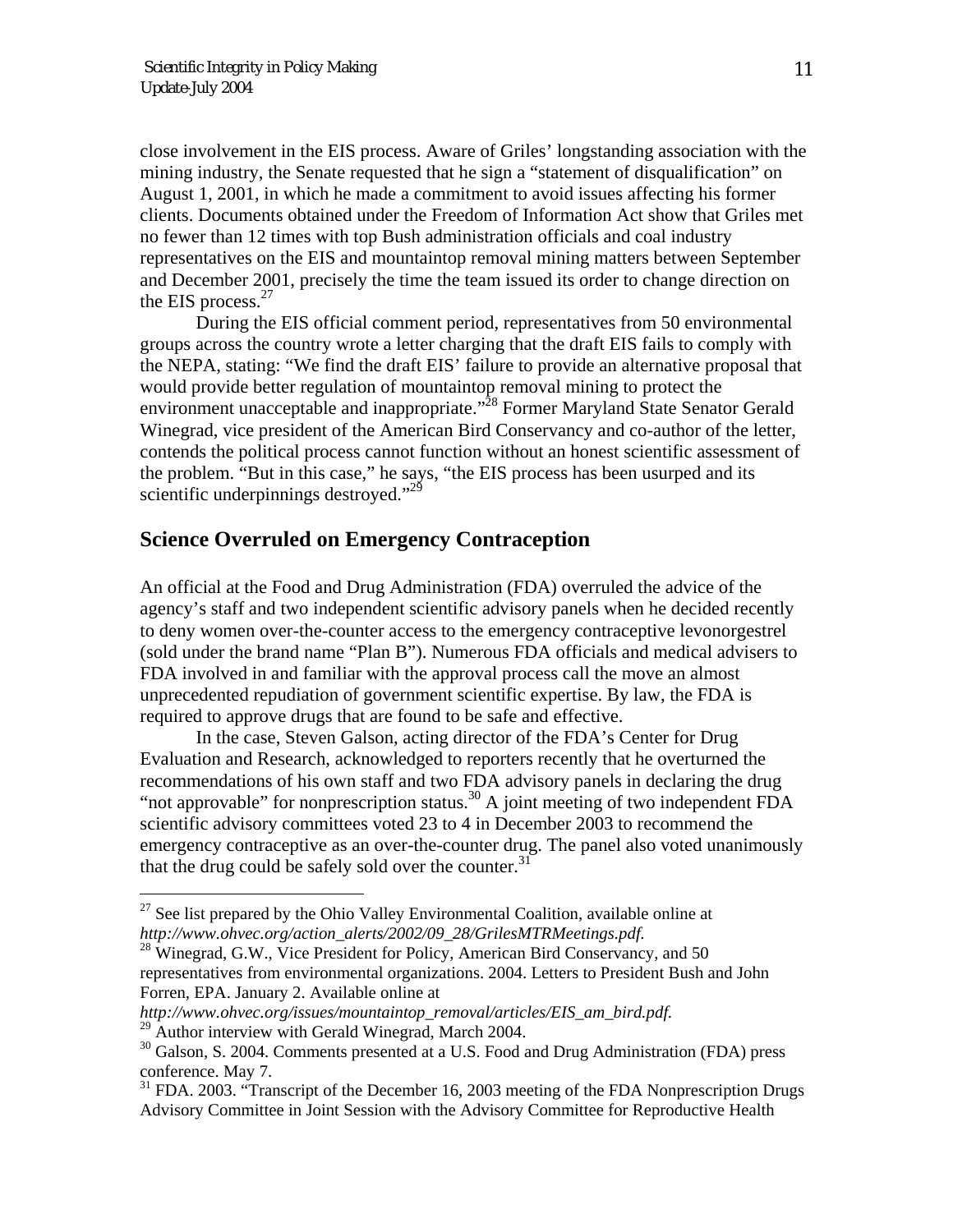Plan B, the drug in question, consists of two high-dose contraceptive pills that either interfere with ovulation or fertilization, or prevent implantation of a fertilized egg. Emergency contraception can be taken up to 72 hours after unprotected sexual intercourse to prevent pregnancy, but is more effective the sooner it is taken. Manufactured by New York-based Barr Pharmaceuticals, Inc., Plan B was approved as a prescription drug in 1999; another emergency contraceptive, Preven, was approved in 1998. Since then, millions of women in the United States have used such drugs to prevent pregnancy. Public health officials and researchers around the world widely agree that Plan B is a safe and effective means to prevent an unplanned pregnancy and to reduce the frequency of abortions. The drug is available without a prescription in 33 countries around the world. Its switch to nonprescription status in the United States was also endorsed by some 70 scientific organizations, including the American Medical Association, the American College of Obstetricians and Gynecologists, and the American Academy of Pediatrics.<sup>32</sup>

In the "not approvable" letter to Barr Pharmaceuticals, Galson notes that only 29 of the 585 women in the data submitted by the company about Plan B were 14 to 16 years of age and none was under 14 years of age. While Galson does not cite any particular safety concern for this age group, he writes "we have concluded that you have not provided adequate data to support a conclusion that Plan B can be used safely by young adolescent women for emergency contraception without the professional supervision of a practitioner licensed by law to administer the drug."<sup>33</sup>

James Trussell, director of the Office of Population Research at Princeton University and a member of one of the FDA advisory committees that recommended the drug's approval for over-the-counter sale, says that after hearing many hours of testimony and reviewing thousands of pages of medical literature, "[O]ur committee had absolutely no concern about the use of this drug by young girls." Advisory committee member Dr. Julie Johnson, a professor of pharmacy in Gainesville, Florida, touted Plan B to be the safest product the committee had reviewed in several years.  $34$ 

Advisory committee members also underscored the importance of making recommendations based on a risk-benefit analysis, particularly with regard to young people. Pediatrician Dr. Leslie Clapp from Buffalo, New York, spoke about her own clinical practice and acknowledged that, while abstinence is the best option for teens, "[I]f you are a sexually active teen…or eleven year old, it's certainly a bad situation…I

<span id="page-11-1"></span>

Drugs." December 16. Available online at

<span id="page-11-0"></span>

*http://www.fda.gov/ohrms/dockets/ac/03/transcripts/4015T1.DOC*. 32 Barr Pharmaceuticals, Inc. 2004. "Barr Receives Not Approvable Letter for Over-the-Counter Emergency Contraceptive." Press release. May 6. Available online at

*http://www.barrlabs.com/pages/nprpr.html*. 33 Galson, S., acting director of the FDA Center for Drug Evaluation. 2004. Letter to Barr Pharmaceuticals, Inc. NDA 21-045/S-011. May 6. Available online at *http://www.fda.gov/cder/drug/infopage/planB/planB\_NALetter.pdf.*

<span id="page-11-2"></span><sup>&</sup>lt;sup>34</sup> FDA. 2003. "Transcript of the December 16, 2003 meeting of the FDA Nonprescription Drugs Advisory Committee in Joint Session with the Advisory Committee for Reproductive Health Drugs." December 16. Available online at

*http://www.fda.gov/ohrms/dockets/ac/03/transcripts/4015T1.DOC*.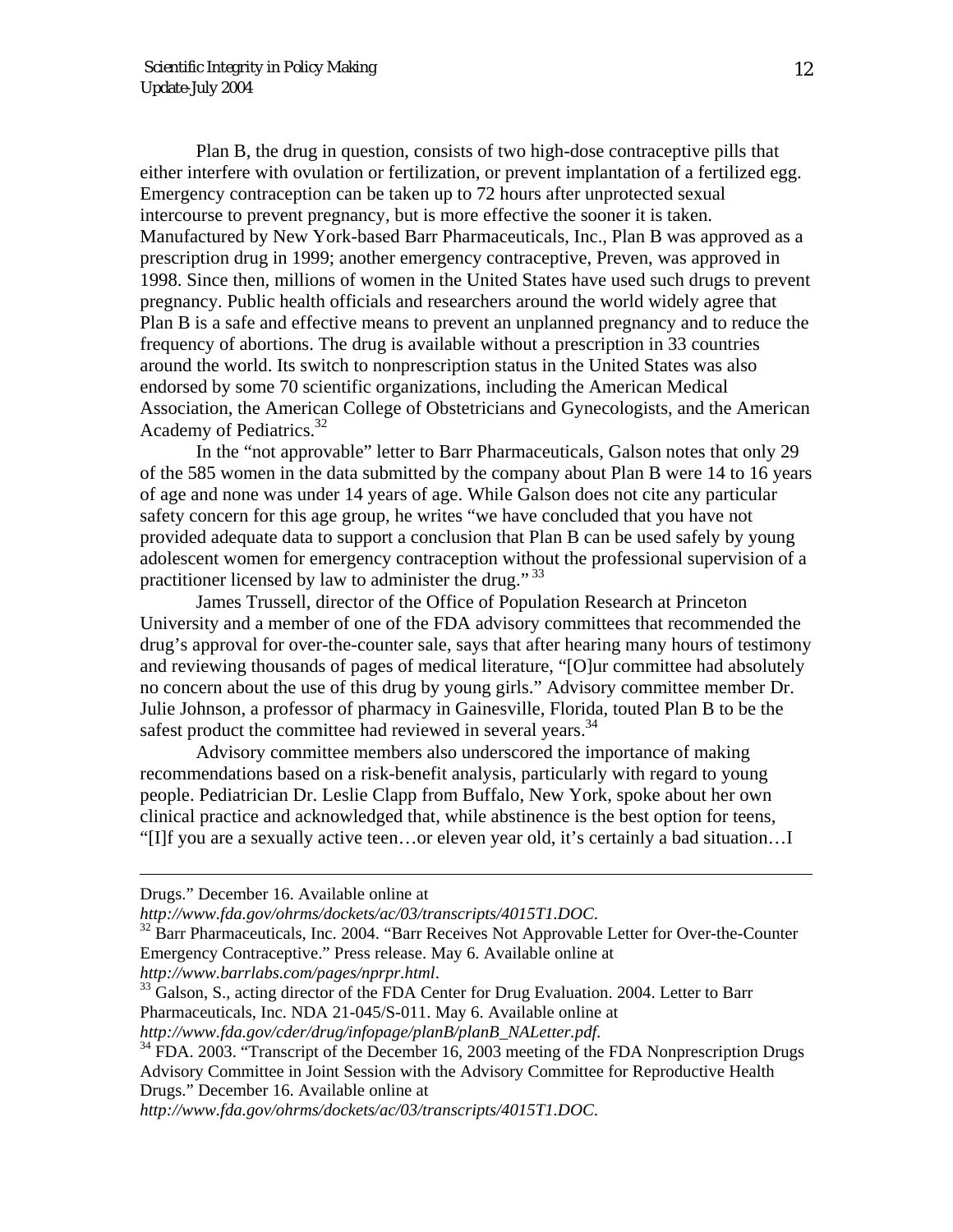think their families and they would have far preferred this option than pregnancy, and it would have been safer."<sup>35</sup> Dr. Abby Berenson, a gynecologist from Galveston, Texas, who treats adolescents, echoed the sentiment, arguing further that, "Barriers to use," such as a prescription requirement for Plan B, "will ultimately…result in unintended pregnancies,"<sup>36</sup> which pose disproportionate health risks to adolescent women, including premature labor, anemia, and high blood pressure.<sup>37</sup>

Medical professionals, including several other prominent members of the advisory committees, take issue with Galson's claim of lack of data on young women. The American Academy of Pediatrics and the Society of Adolescent Medicine noted in a May 27, 2004 statement that approximately one-fifth of the participants in the Barr trials were between the ages of 14 and 16, which represents ages below or consistent with the average age of first intercourse.[38 I](#page-12-3)n a recent editorial letter to *The New England Journal of Medicine*, three physicians noted that the advisory panels considered data that showed adolescents understood 60 percent to 97 percent of the key communication objectives of the Plan B label without help from a health care professional. These results are comparable to those for the group as a whole and well within the standards for the approval of other over-the-counter drugs.<sup>39</sup> As Dr. Trussell puts it, "The objection the FDA is offering in denying the switch to a nonprescription status is nothing more than a made-up reason intended to sound plausible. From a scientific standpoint, it is complete and utter nonsense."<sup>[40](#page-12-5)</sup>

Dr. Trussell says that he has no doubt that politics trumped science in the FDA's bureaucratic process in this case.<sup>41</sup> In an internal FDA memo obtained by the Associated Press, Galson apparently tried to quell similar questions from his own staff about the role political considerations may have played in the decision, noting that "Some staff have expressed the concern that this decision is based on non-medical implications of teen sexual behavior, or judgments about the propriety of this activity.<sup> $3\frac{1}{2}$ </sup> Galson responded by claiming that politics did not influence his decision. In a press conference following his decision, Galson denied meeting personally with White House officials in the decision-

l

*http://www.aap.org/advocacy/washing/Plan\_B.htm.* 

<span id="page-12-0"></span><sup>35</sup> Ibid.

<span id="page-12-1"></span><sup>36</sup> Ibid.

<span id="page-12-2"></span> $37$  March of Dimes. 2002. "Facts You Should Know About Teenage Pregnancy." March. Available online at *www.marchofdimes.com/professionals/681\_1159.asp.*

<span id="page-12-3"></span><sup>38</sup> American Academy of Pediatrics. 2004. "Plan B Should Be Over-the-Counter for Adolescents." Press release. May 27. Available at

<span id="page-12-4"></span><sup>39</sup> Drazen, J.M. et al. 2004. "The FDA, Politics, and Plan B," *The New England Journal of Medicine* 350(23):2413-2414. Correspondence. June 3. Excerpt available online at *http://content.nejm.org/cgi/content/short/350/23/2413.* 40 Author interview with James Trussell, May 2004.

<span id="page-12-5"></span>

<span id="page-12-6"></span> $^{41}$  Ibid.

<span id="page-12-7"></span><sup>&</sup>lt;sup>42</sup> As quoted in Neergaard, L. 2004. "FDA rejects OTC morning-after pill sales," Associated Press. May 6.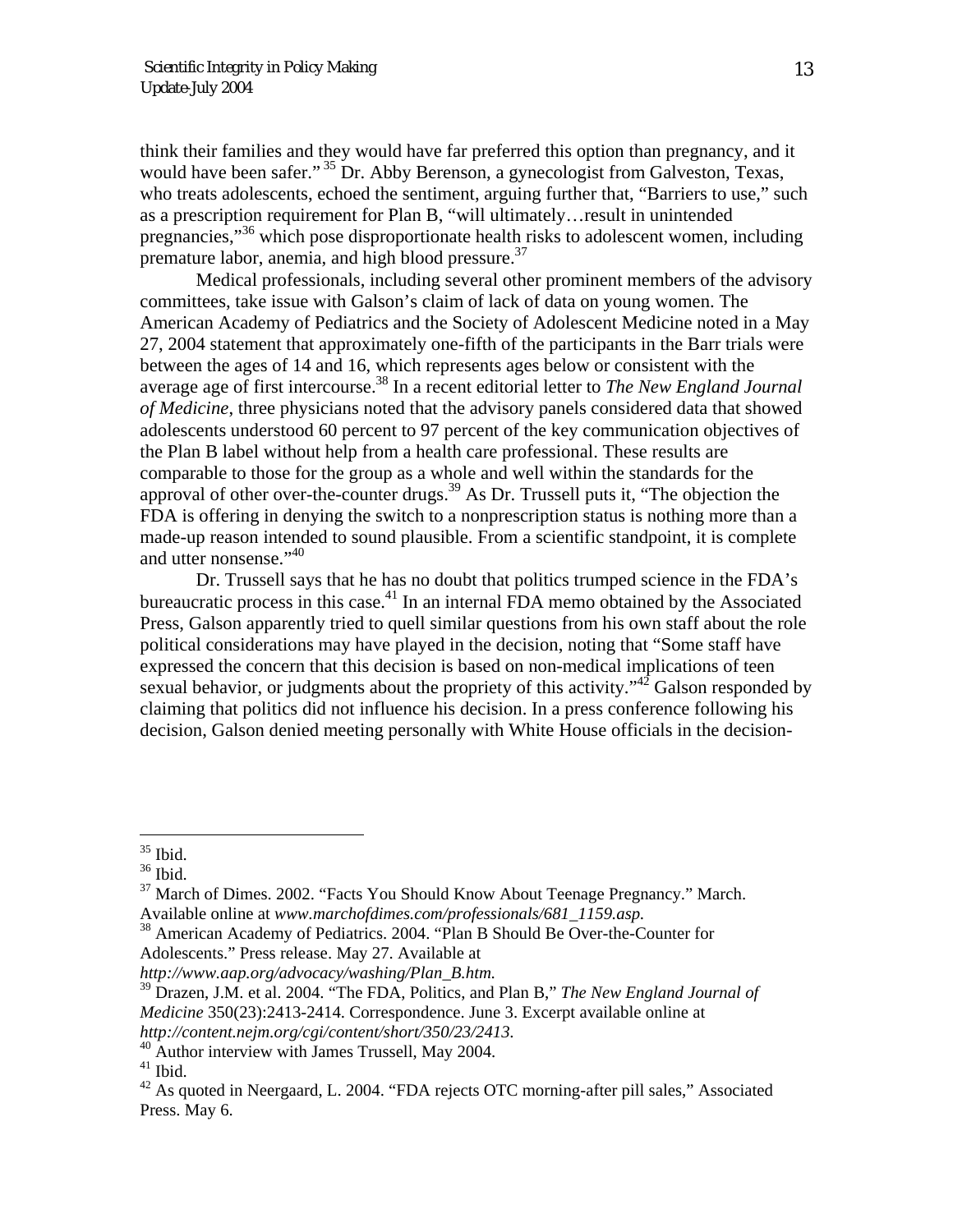l

making process and claimed to have "no knowledge" that any meetings between FDA and White House officials on the Plan B decision took place.<sup>43</sup>

Nonetheless, Dr. Galson broke with agency protocol by overruling FDA staff scientists who had concluded that this drug met FDA criteria for nonprescription status and overwhelmingly recommended the switch. In overruling his staff and the advisory committee, Galson offered no substantial new evidence, and took the unusual step of writing the official response to the drug company himself. $44$ 

FDA insiders also note that after the hearings on the matter late last year, conservative groups had mounted a political campaign to try to block the drug's approval. Conservative lawmakers began efforts to undermine the application in December 2003 when members of the House of Representatives sent a letter to the FDA Commissioner decrying purported risks of nonprescription Plan B to teens. The advisory committees addressed these claims and implicitly rejected many—if not all—in their evaluation of the drug's risk-benefit profile. After the overwhelmingly positive recommendation by the advisory committees, 49 members of Congress wrote to President Bush urging White House involvement, a move intended to supersede the FDA's authority on this matter.<sup>45</sup> Shortly thereafter, on February 13, FDA officials notified Barr Pharmaceuticals that the agency would extend by 90 days its deadline for considering the switch to over-thecounter status[.46](#page-13-3) 

At this point in the process, three prominent doctors, including Alastair Wood, a professor of medicine and pharmacology at Vanderbilt University who also serves as an FDA advisory panel member, published an article in *The New England Journal of Medicine,* stating that, "FDA's decision-making process is being influenced by political considerations." As the authors noted, such political considerations have normally been kept out of the decision-making process at the FDA. Prior to this case, they write, approval has always been "based on scientific evidence from well-designed clinical trials with adequate power to establish efficacy and rule out toxicity at some reasonable level of confidence," adding that the agency has an obligation under U.S. law "to approve drugs for sale once their efficacy and safety have been demonstrated." In this case, they write, "there is no medical dispute" on these issues. $47$ 

Echoing these findings, Dr. Paul Blumenthal, a respected obstetriciangynecologist at The Johns Hopkins Hospital in Baltimore, says Plan B meets all the scientific criteria for an over-the-counter drug: it is not toxic, there is no potential for

<span id="page-13-0"></span><sup>&</sup>lt;sup>43</sup> Galson, S. 2004. Comments presented at a U.S. Food and Drug Administration (FDA) press conference. May 7.

<span id="page-13-1"></span><sup>44</sup> See Kaufman, M. 2004. "FDA rejects over-the-counter 'Plan B'," *The Washington Post.* May 7.

<span id="page-13-2"></span><sup>45</sup> See Kaufman, M. "Debate Intensifies Over 'Morning After' Pill," *The Washington Post.*  February 13.

<span id="page-13-3"></span><sup>&</sup>lt;sup>46</sup> See Barr Laboratories, Inc. 2004. "Barr Says FDA Extends Plan B Emergency Contraceptive PDUFA Date." Press release. February 13. Available online at *http://www.barrlabs.com/pages/nprpr.html.*

<span id="page-13-4"></span><sup>47</sup> Drazen, J.M. et al. 2004. "The FDA, Politics, and Plan B," *New England Journal of Medicine*  350(15):1561-1562*.* Editorial. April 8. Excerpt available online at *http://content.nejm.org/cgi/content/short/350/15/1561.*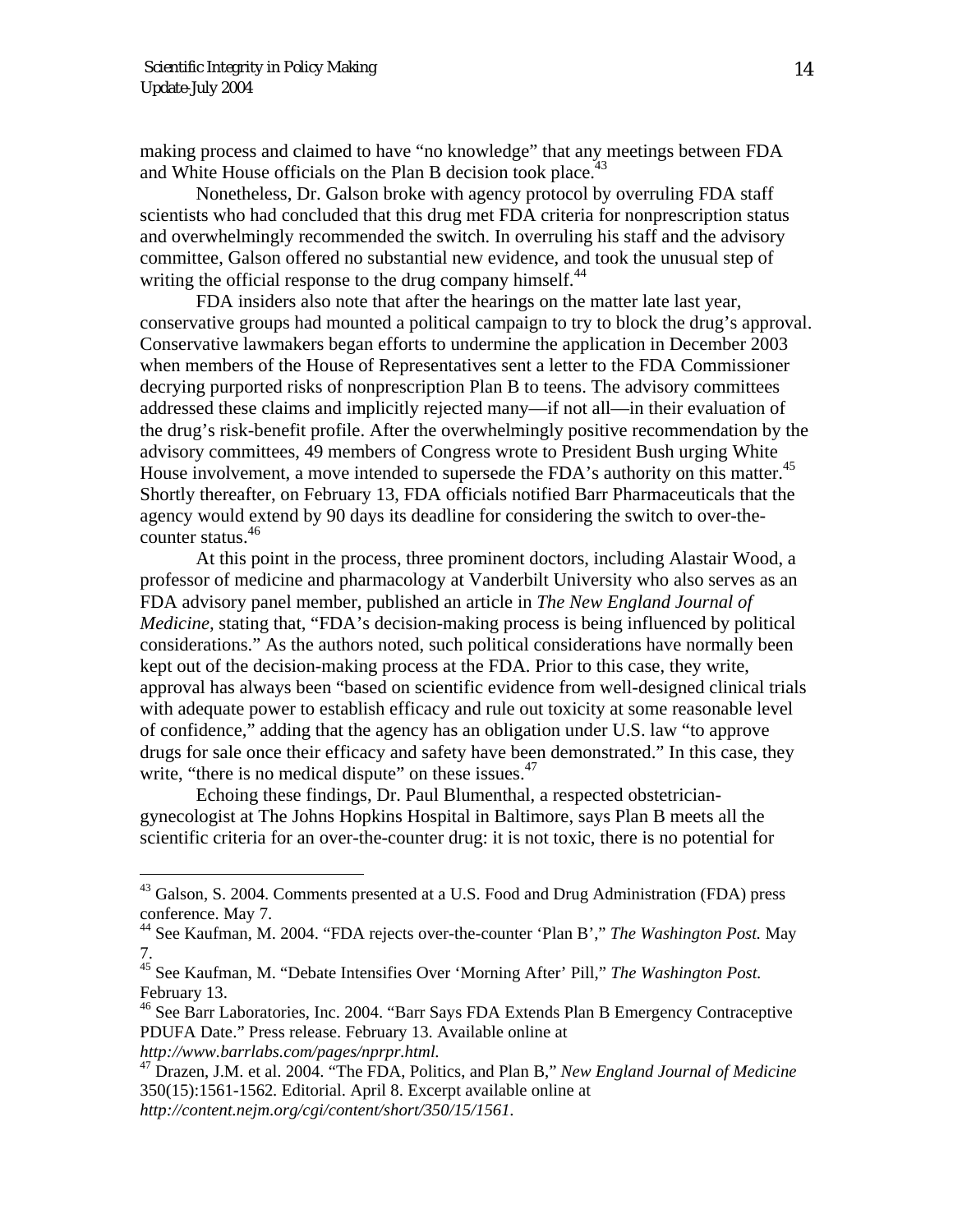l

addiction or abuse, and there is no need for medical screening. Commenting on Galson's "not approvable" decision, Blumenthal says, "What the FDA has just done is deny access to an important pregnancy preventive agent to millions of women." As he puts it: "This is nothing but politics trumping science."<sup>[48](#page-14-0)</sup>

Former FDA officials told *The New York Times* that they could not remember a single instance when someone in Dr. Galson's position had overruled both an advisory committee and staff recommendations. Dr. Robert R. Fenichel, who left the agency in 2000 after 12 years, for instance, called the action "simply unheard of."<sup>[49](#page-14-1)</sup>

As FDA advisory panel member Trussell charges, "Unfortunately, for the first time in history, the FDA is not acting as an independent agency but rather as a tool of the White House." Trussell adds, it is "a very sad day when politicians start making medical decisions." [50](#page-14-2)

### **Deleting Scientific Advice on Endangered Salmon**

Six leading ecologists who were appointed to a scientific advisory panel by the National Oceanic and Atmospheric Administration's (NOAA) National Marine Fisheries Service (NMFS) claim that they were asked to remove science-based recommendations from an official report.<sup>51</sup> Further, scientists contend that the Bush administration's new policy on endangered fish stocks put forth by the NMFS distorts the scientific evidence regarding the role of hatchery fish in maintaining viable populations of salmon in the Northwest. The new policy refers to old or discredited information in contradiction to current scientific information provided by the scientific advisory panel.

According to the advisory panel's lead scientist, Robert Paine, a world-renowned ecologist at the University of Washington,<sup>52</sup> the panel's science-based recommendations were suppressed by the NMFS. As Paine explains, "The members of the panel were told to either strip out our recommendations or see our report end up in a drawer."<sup>53</sup>

The controversy began in 2001 with a federal district court ruling about whether coastal Coho salmon in Oregon should be listed under the Endangered Species Act  $(ESA)$ <sup>54</sup>. Prior to this ruling, the NMFS had determined protection policies based on the numbers of wild fish in salmon and steelhead trout populations, without counting

<span id="page-14-0"></span><sup>48</sup> As quoted in Graham, J. 2004. "'Morning after' pill restricted by FDA," *Chicago Tribune.* May 7.

<span id="page-14-1"></span><sup>49</sup> See Harris, G. "Morning-after-pill ruling defies norm," *The New York Times*. May 8.

<span id="page-14-2"></span><sup>&</sup>lt;sup>50</sup> Author interview with James Trussell, May 2004. See also Kemper, V. 2004. "FDA: Doctor must still OK 'morning-after' pill," *Los Angeles Times.* May 7.

<span id="page-14-3"></span><sup>51</sup> See Weiss, K. 2004. "Action to Protect Salmon Urged: Scientists say their advice was dropped from a report to the U.S. fisheries service," *Los Angeles Times*. March 26.

<span id="page-14-4"></span> $52$  The panel also included Ransom Myers of Dalhousie University; Russell Lande of the University of California at San Diego; William Murdock of the University of California at Santa Barbara; Frances James of Florida State University; and Simon Levin of Princeton University (for profiles, see "members of the panel" online at *www.nwfsc.noaa.gov/trt/rsrp.htm*). Author interview with Robert Paine, April 2004.

<span id="page-14-6"></span><span id="page-14-5"></span><sup>54</sup> National Oceanic and Atmospheric Administration (NOAA). Alsea Valley Decision. Fact sheet. Available online at *http://www.nwr.noaa.gov/occd/110901\_2.pdf.*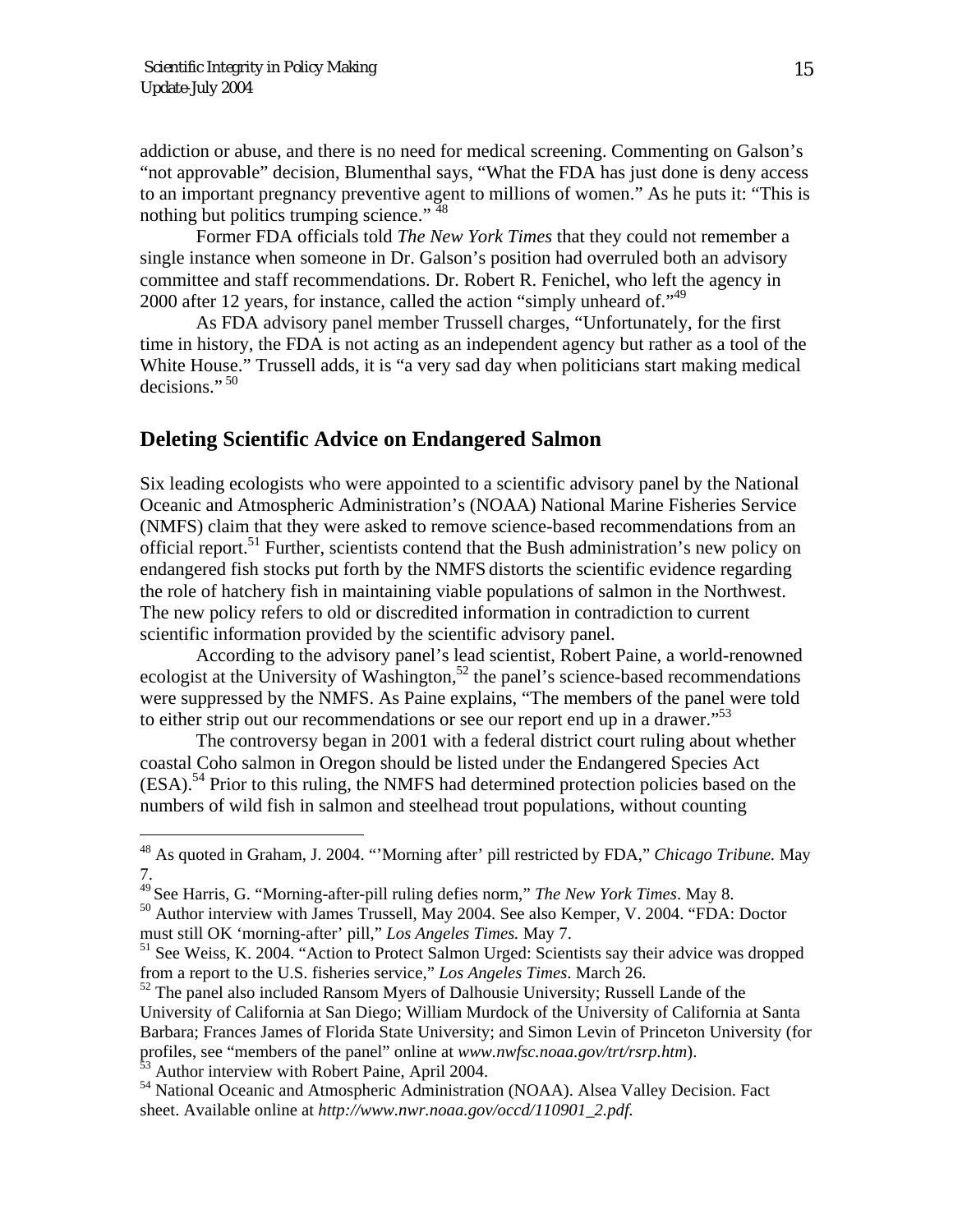hatchery-bred fish.<sup>55</sup> The NMFS made this distinction even though they had included hatchery fish with wild fish in their designation of distinct salmon populations (described as evolutionarily significant units, or ESUs).

However, the court ruled that, under the Endangered Species Act, an ESU is a single unit that cannot be divided. As such, the court held that once NMFS made a decision to count wild and hatchery fish within a single ESU, it must count all fish within an ESU when determining protection policies. The court *did not* rule that hatchery fish should be included within an ESU with wild fish.

The Salmon Recovery Science Review Panel, with membership approved by the National Research Council, decided to study the situation. The panel found that there was a strong scientific basis for distinguishing between wild salmon and hatchery-raised fish of similar genetic stock. Providing extensive scientific documentation, the panel recommended that ESUs be specifically defined to include only wild, naturally spawning fish. This central recommendation was deleted from the final report by the NMFS on the grounds that it was policy, not science.

Panel member Ransom Myers, a marine biologist at Dalhousie University in Halifax, Nova Scotia, explains that the panel reviewed what he calls "a massive amount of research that shows that domestication occurs rapidly in hatchery fish. Within a few generations, these fish quickly evolve into something different, and lose their ability to survive in the wild."<sup>56</sup> The protected status of some wild salmon and steelhead trout populations has been challenged by developers, farmers, ranchers, timber interests, and private property advocates who want to end government restrictions to protect wild fish habitat.

According to the NMFS, the review panel's purpose is "to guide the scientific and technical aspects of recovery planning for listed salmon and steelhead species throughout the West Coast." In particular, the panel was instructed to "ensure that well accepted and consistent ecological and evolutionary principles form the basis for all [salmon and steelhead trout] recovery efforts."<sup>57</sup>

The development of a new Bush administration policy on hatchery fish was overseen by Mark Rutzick, who early in 2003 was appointed by President Bush as special adviser to the NOAA General Counsel. Previously, Rutzick served as a lawyer for the timber industry and was a strong opponent of fish and wildlife protections that logging companies viewed as overly restrictive. Rutzick first proposed the strategy of including hatchery fish in population counts for endangered salmon while he worked on behalf of timber interests. $58$ 

-

<span id="page-15-2"></span><sup>57</sup> See National Marine Fisheries Service. 2003. "Salmon Recovery Science Review Panel." Report for meeting held July 21–23 in Seattle, WA. Available online at

<span id="page-15-0"></span><sup>55</sup> Myers, R.A. et al. 2004. "Hatcheries and endangered salmon," *Science* 303:1980. March 26.

<span id="page-15-1"></span><sup>56</sup> Author interview with Ransom Myers, April 2004.

<span id="page-15-3"></span>

*http://www.nwfsc.noaa.gov/trt/rsrp\_docs/Hatchery\_Experiments\_Final\_Report.pdf.* 58 Egan, T. 2004. "Shift on Salmon Reignites Fight on Species Law," *The New York Times,* p. A1. May 9.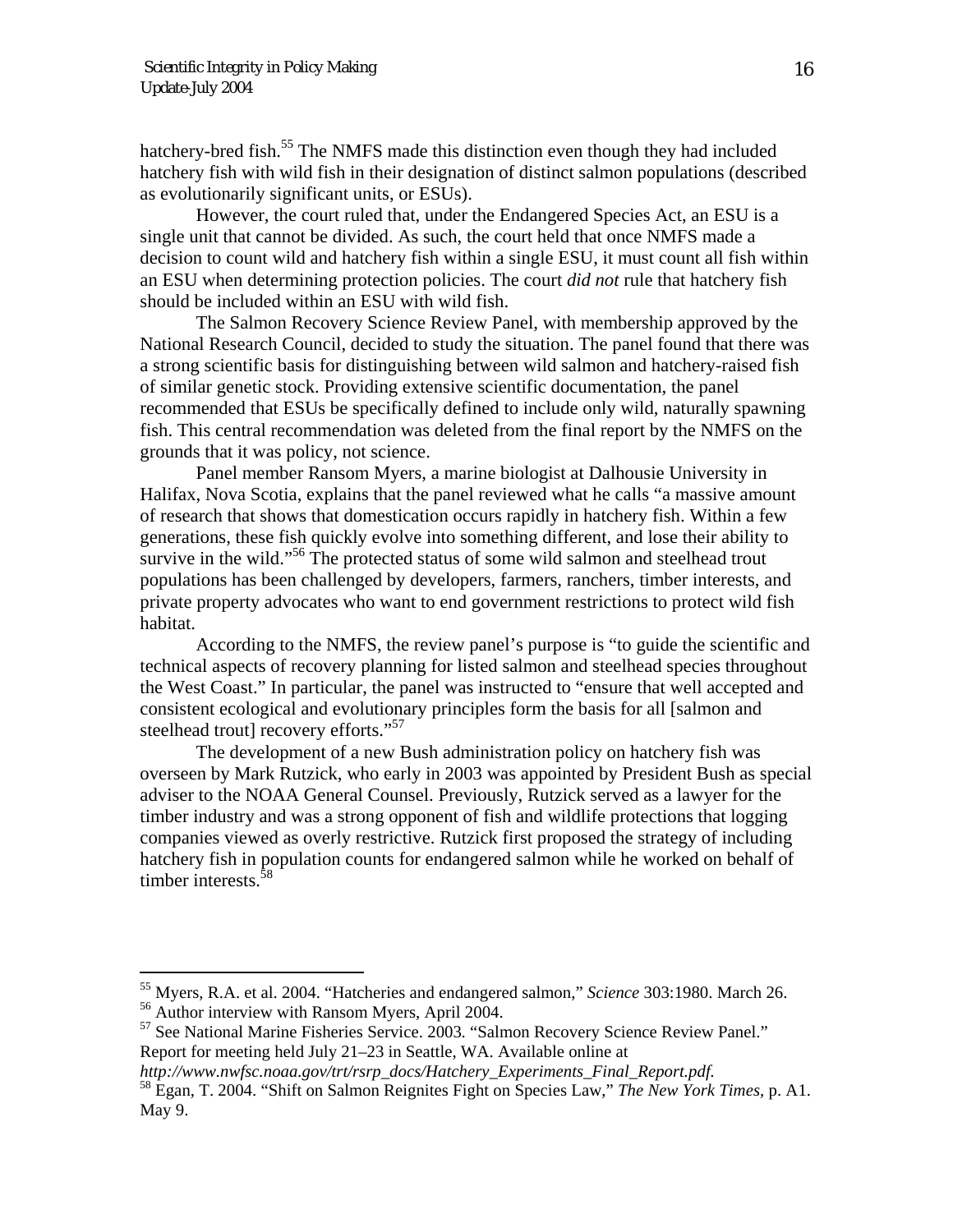l

This apparent conflict of interest was brought to light with a great deal of media attention in April and May 2004.[59](#page-16-0) At that time, a copy of the draft policy leaked to *The Washington Post* suggested that all 26 listed populations of Northwest salmon and steelhead trout would be susceptible to delisting under the ESA once hatchery fish were included in their population assessments.<sup>60</sup> The negative media coverage and public outcry subsequently led NOAA Administrator Conrad Lautenbacher to send a letter to senators and representatives from the northwest region, assuring them that the new hatchery fish policy would not lead to delisting and would maintain protections for at least 25 of the 26 listed salmon and steelhead trout populations.<sup>61</sup>

On May 28, 2004, the Bush administration's proposed new hatchery policy for the NMFS was published in the Federal Register along with a proposal for redefining and relisting  $27$  ESUs<sup>62</sup> of salmon and steelhead trout in the Northwest.<sup>63</sup> The new policy continues to include many hatchery and wild fish within the same  $ESUs<sub>64</sub>$  thus inflating the population counts of several endangered or threatened naturally spawning fish. While the policy acknowledges that some hatchery fish should be distinguished from wild populations, the new policy fails to provide measurable scientific criteria for distinguishing which hatchery fish may contribute to wild fish survival.<sup>65</sup> According to Jim Lichatowich, salmon expert and former chief of fisheries research for the Oregon Department of Fish and Wildlife, the policy is "not a new approach. It is a return to the past when hatcheries were exchanged for habitat and hatchery salmon were considered the same as wild. The vague criteria for separating hatchery and wild salmon will either cause mass confusion or send salmon recovery back to the failed practices of 100 years ago."[66](#page-16-7) 

<span id="page-16-0"></span><sup>59</sup> See for example, Harden, B. "Hatchery Salmon to Count as Wildlife," *The Washington Post*, p. A1. April 29. See also Egan, T. 2004 (cited above).

<span id="page-16-1"></span> $60$  Official statements from NOAA National Marine Fisheries Service (NMFS) claimed that the new policy is required by the 2001 Coho salmon court decision. Although the NOAA interpretation of this court decision leads to an across-the-board policy that hatchery fish be considered indistinguishable from wild fish in defining evolutionarily significant units (ESUs), other viable interpretations could lead to a policy of excluding all hatchery fish from ESU designation (as recommended by the scientific panel) or that hatcheries be closed or seriously modified to prevent deleterious effects on the protected ESUs (e.g., see Lichatowich, J. 1999. *Salmon Without Rivers.* Island Press).

<span id="page-16-2"></span><sup>61</sup> Rojas-Burke, J. 2004. "U.S. backs protecting wild runs of salmon," *Portland Oregonian*. May 15.

<span id="page-16-3"></span> $62$  The original 26 retained their listing and one new ESU was added.

<span id="page-16-4"></span><sup>63</sup> NOAA NMFS, Northwest Region. 2004. *Federal Register Notice* Language. May 28; and NOAA Fisheries' Response to the Alsea Valley Alliance v. Evans U.S. District Court Ruling. May 28. Available online at *http://www.nwr.noaa.gov/AlseaResponse/20040528/index.html.*  $64$  Ibid.

<span id="page-16-6"></span><span id="page-16-5"></span><sup>65</sup> Ibid. See also Myers, R.A. et al. 2004. "Hatcheries and endangered salmon," *Science* 303:1980. March 26. The authors state that some conservation hatcheries may contribute to salmon recovery, but their effectiveness has never been shown. However, much evidence exists that hatcheries cannot maintain wild salmon populations indefinitely and that hatchery fish compete with naturally spawning fish.

<span id="page-16-7"></span><sup>66</sup> Author interview with James Lichatowich, June 2004.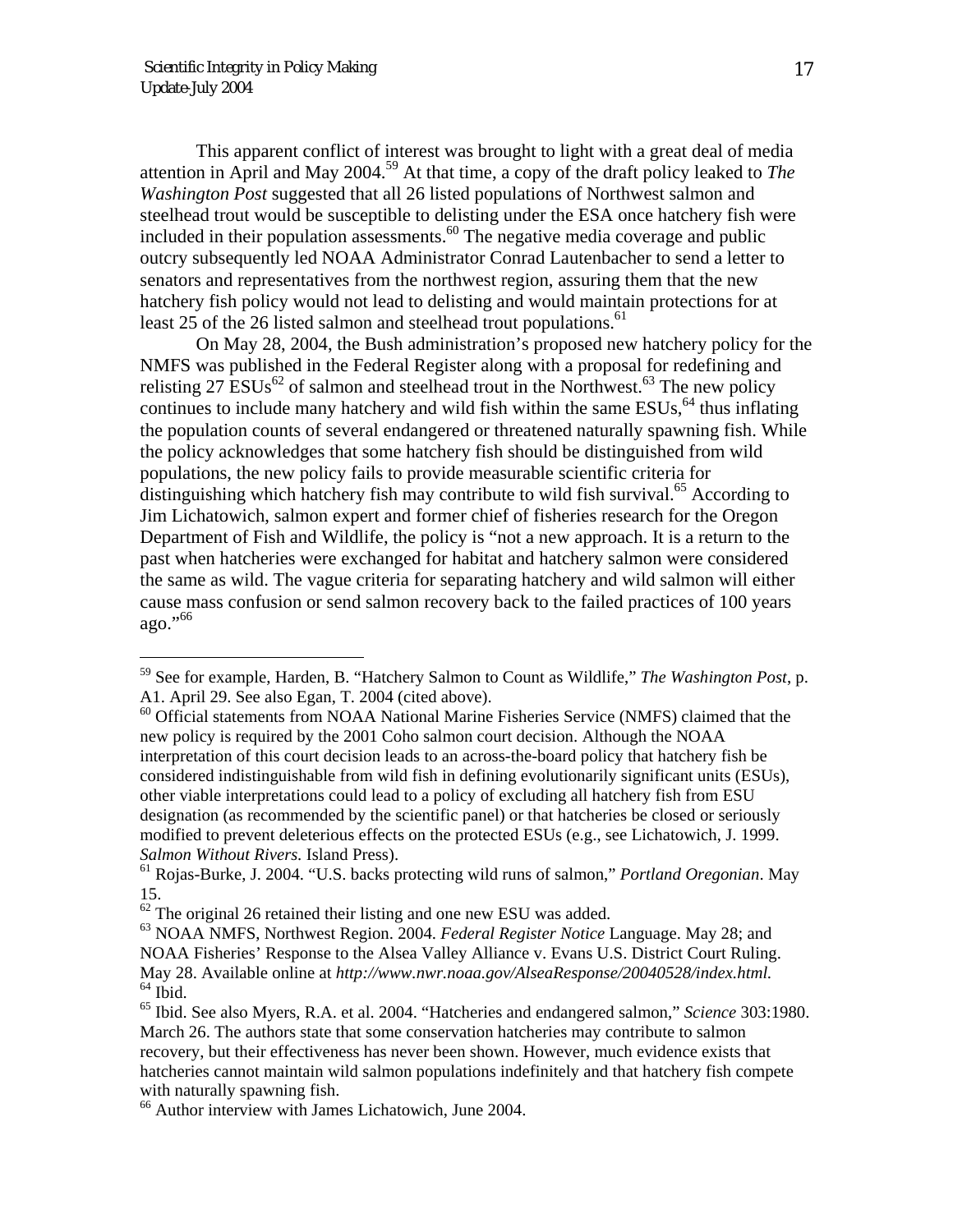While there appears to be scientific documentation in the new policy and there are a number of supporting documents included with the proposals, much of the science is out of date and disregards the extensive, up-to-date scientific record compiled by the Salmon Recovery Science Review Panel's report, which is not included among the background reports featured in the policy.<sup>67</sup> Thus, while the new policy and ESU proposals do not call for delistings, they provide little protection against legal challenges to delist populations that are currently threatened or endangered.

In response to the suppression of the advisory panel's recommendations, the scientists published their findings independently in the journal *Science*. [68 D](#page-17-1)escribing the six scientists as "top-notch," Donald Kennedy, editor of *Science,* noted publicly that the article easily withstood review by scientific peers before publication. "Differences on scientific issues should be argued on the merits," Kennedy noted about this incident, "and censorship isn't the way to conduct an honest debate."<sup>69</sup>

### **Science Undermined at the U.S. Fish and Wildlife Service**

In several recent cases at the U.S. Fish and Wildlife Service (FWS), a branch of the Department of the Interior, Bush administration officials have demonstrated a serious disregard for scientific integrity by suppressing or distorting research by government scientists or contractors.

### *Distorting Scientific Knowledge on Florida Panther[s70](#page-17-3)*

According to an FWS biologist, officials at the agency have knowingly used flawed science in the agency's assessment of the endangered Florida panther's habitat and viability in order to facilitate proposed development in southwest Florida.

Andrew Eller, Jr., a biologist who has worked at the FWS for 17 years, charges that agency officials have knowingly inflated data about panther population viability and minimized assessments of the panthers' habitat needs<sup>71</sup> and, under the Bush administration, have been unwilling to correct inaccurate science that underlies habitat assessment practices. In frustration over the situation, Eller has recently filed a legal complaint against the government. Eller, who has worked for the past decade in Florida's Panther Recovery Program, stated recently, "I could no longer tolerate the scientific charade in which U.S. Fish and Wildlife Service officials are trying to pretend that the Florida panther is not in jeopardy."  $^{72}$ 

<span id="page-17-0"></span><sup>67</sup> NOAA NMFS, Northwest Region. 2004. *Federal Register Notice* Language. May 28. Available online at *http://www.nwr.noaa.gov/AlseaResponse/20040528/index.html.*

<span id="page-17-1"></span><sup>68</sup> Myers, R.A. et al. 2004. "Hatcheries and endangered salmon," *Science* 303:1980. March 26.

<span id="page-17-2"></span><sup>69</sup> As quoted in Weiss, 2004. "Action to Protect Salmon Urged," *Los Angeles Times.* 

<span id="page-17-3"></span><sup>70</sup> This section was updated after further consultation with Jane Comiskey on July 16, 2004.

<span id="page-17-4"></span>Original text is available by request from *rsi@ucsusa.org*. 71 Public Employees for Environmental Responsibility (PEER). 2004. *Andrew J. Eller and Public Employees for Environmental Responsibility v. Department of Interior.* May 4. Available online at *http://www.peer.org/florida/pantherDQchallenge.htm*. 72 Author interview with Andrew Eller, May 2004.

<span id="page-17-5"></span>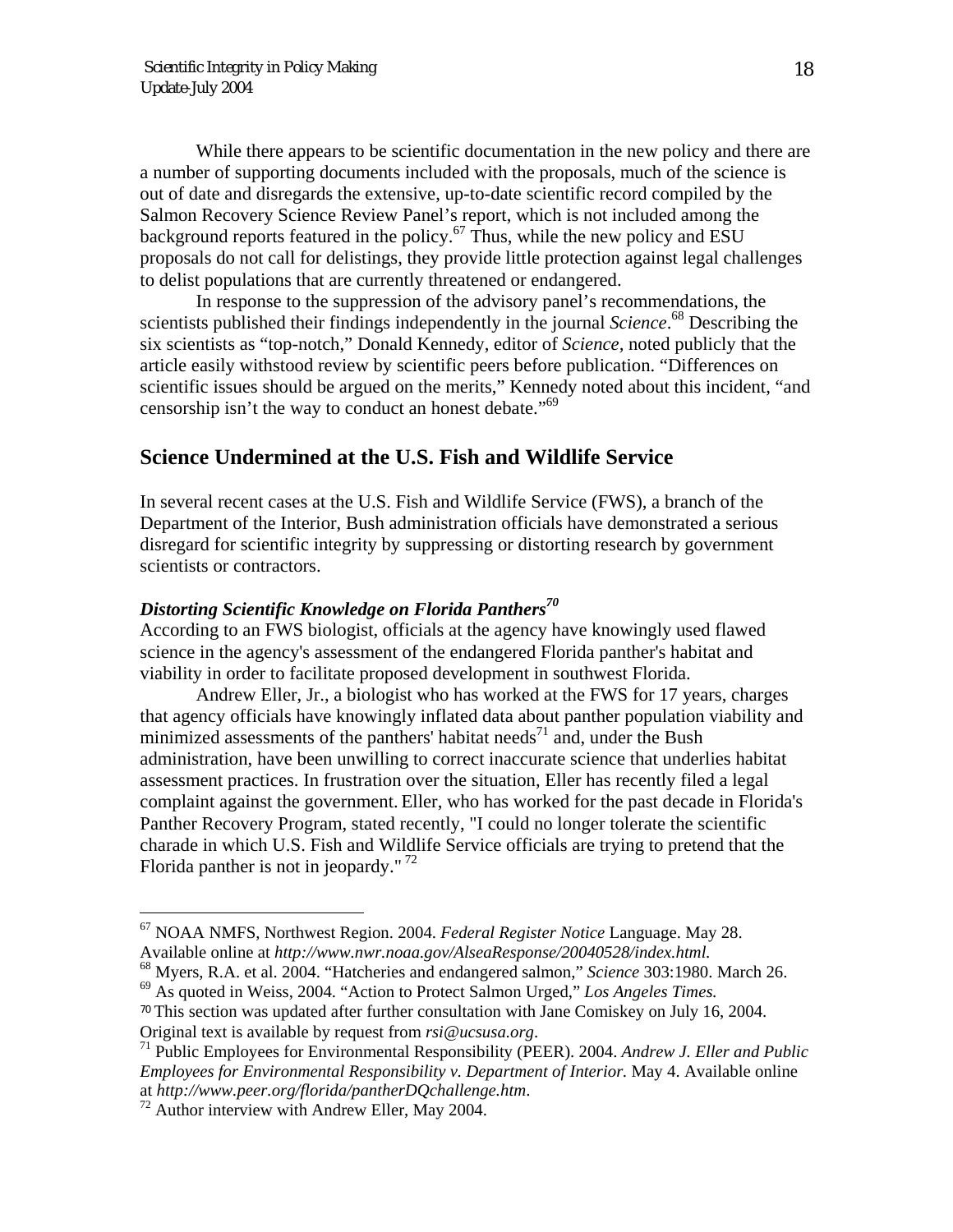Among the charges in Eller's complaint is the fact that FWS assessments have inflated estimates of Florida panther populations by erroneously assuming that all known panthers are breeding adults, discounting juvenile, aged, and ill animals. In addition, Eller charges, the FWS has knowingly minimized assessments of the panther's habitat needs by equating daytime habitat use patterns (when the panther is at rest) with nighttime habitat use patterns (when the panther is most active).<sup>[73](#page-18-0)</sup>

These serious errors in the science that guided agency actions were identified by members of a science advisory subteam impaneled by the FWS in 1999 to help develop a habitat conservation strategy for the panther. The 2002 Draft Landscape Conservation Strategy,  $^{74}$  based on the subteam's work, contains contradictory material due to disagreements about the validity of existing panther literature.<sup>75</sup> Notably in this case, an independent four-member Scientific Review Team (SRT), convened by FWS in conjunction with the Florida Fish and Wildlife Conservation Commission, unanimously confirmed and documented these and other serious errors in panther literature used by the agency and urged that they be corrected.<sup>[76](#page-18-3)</sup>

Jane Comiskey, a researcher at the University of Tennessee and one of eight outside experts on the subteam, is concerned that FWS has not yet allowed the subteam to incorporate peer-review and SRT comments that would resolve the contradictions in the Draft Landscape Conservation Strategy. "We were convened to deliver a peer-reviewed document to FWS, and until we are allowed to incorporate review comments," Comiskey contends, "we will not have done the job we were called upon to do by the federal government."[77](#page-18-4)

Meanwhile, Eller asserts, the FWS has knowingly continued to disseminate the inaccurate information. As stated in Eller's legal complaint, "The U.S. Fish and Wildlife Service's policy contends that no development project in southwest Florida constitutes jeopardy for the panther; the agency is simply relying on science that they know has been discredited."<sup>78</sup>

As Comiskey notes, "An agency charged with using the best available science to protect panthers should not object to correcting known errors. Panther recovery is a wellfunded program with a world-class capture team, dedicated field biologists, a wealth of accumulated data, and strong public support. There's no reason not to get the science right. There are legitimate interests that conflict with those of panthers, but policy channels are provided to resolve those conflicts, outside the context of science."<sup>[79](#page-18-6)</sup>

<span id="page-18-0"></span> $^{73}$  PEER 2004. Available online at http://www.peer.org/florida/pantherDQchallenge.htm.

<span id="page-18-1"></span><sup>&</sup>lt;sup>74</sup> U.S. Fish and Wildlife Service, South Florida Ecosystem Office. 2002. "Draft Florida Panther Landscape Conservation Strategy." Vero Beach, Florida.

<span id="page-18-2"></span><sup>&</sup>lt;sup>75</sup> Author communication with Jane Comiskey via email, July 2004.

<span id="page-18-3"></span><sup>&</sup>lt;sup>76</sup> For review panel assessment, see Beier, P., M. R. Vaughan, M. J. Conroy, and H. Quigley. 2003. "An Analysis of Scientific Literature Related to the Florida Panther." Final Report. Florida Fish and Wildlife Conservation Commission, Tallahassee, Florida. Available online at *<http://www.wildflorida.org/critters/panther/Beier-Panther-SRT.pdf.>*

<span id="page-18-4"></span>Author communication with Jane Comiskey via email, July 2004.

<span id="page-18-5"></span><sup>78</sup> Author interview with Andrew Eller, May 2004. Also see PEER 2004. Available online at *http://www.peer.org/florida/pantherDQchallenge.htm*. 79 Author communication with Jane Comiskey via email, July 2004.

<span id="page-18-6"></span>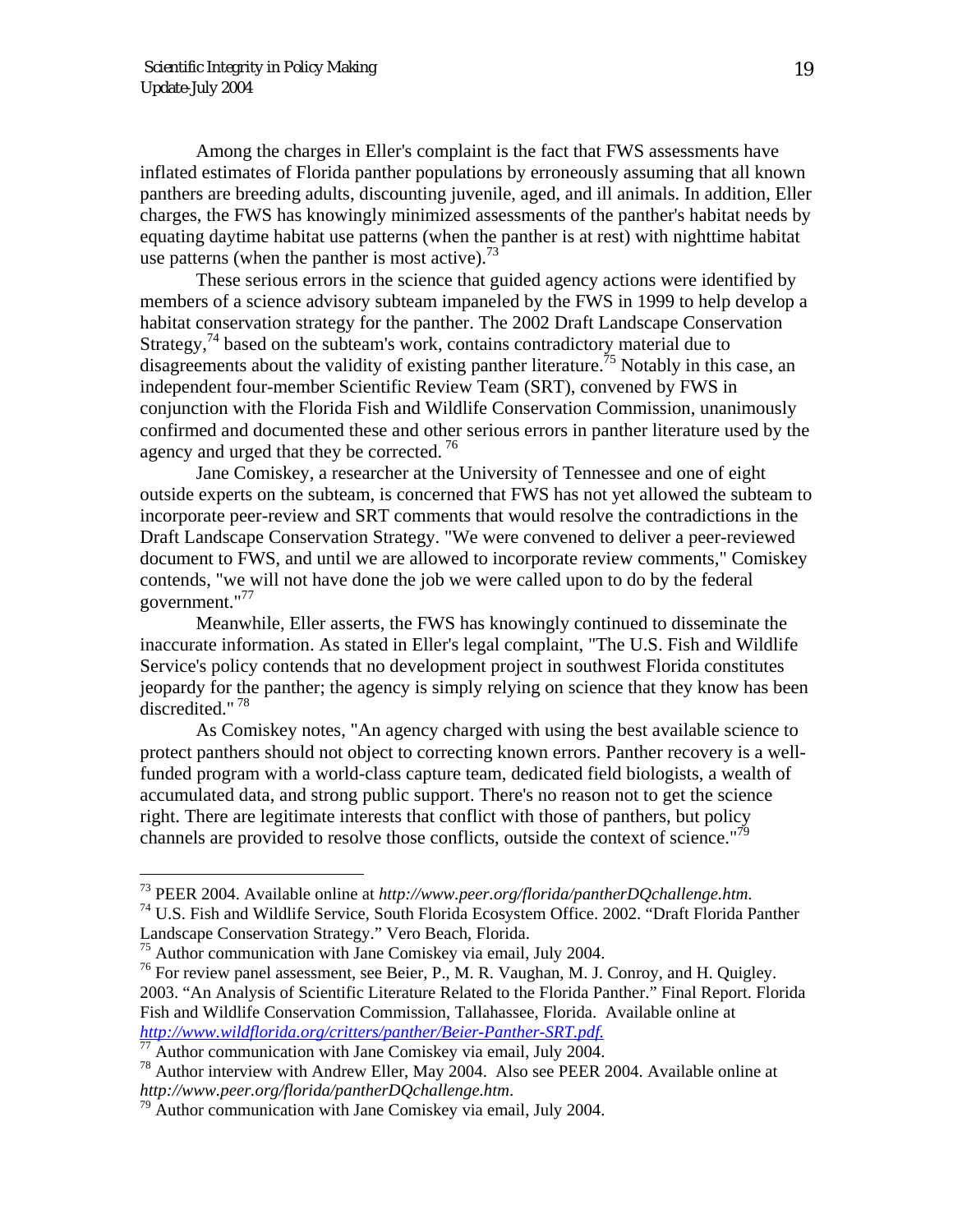l

### <span id="page-19-3"></span>*Suppressing Analyses on Bull Trout Habitat*

Officials at the U.S. Fish and Wildlife Service censored an analysis of the economics of protecting the bull trout, a threatened trout species in the Pacific Northwest, publishing only the costs associated with protecting the species and deleting the report's section analyzing the economic benefits. Furthermore, while the benefits of protecting the bull trout were deleted from the economic analysis, the costs associated with this species' protection were inflated.<sup>80</sup> An exaggerated cost analysis and a deleted benefits analysis essentially give the FWS the economic justification, under the ESA, to disregard scientific information when designating critical habitat for the endangered bull trout. <sup>81</sup>

As part of a 2003 court settlement, the FWS was ordered to develop a plan designating critical habitat in the Pacific Northwest for bull trout,  $82$  which has been listed as a threatened species under the ESA since 1998. In conjunction with this effort, the FWS contracted Bioeconomics Inc., a Missoula, Montana-based consulting firm, to conduct a cost-benefit analysis of bull trout recovery in Oregon, Washington, Idaho, and Montana.

The firm's peer-reviewed research determined that protecting bull trout and its habitat in the Columbia and Klamath river basins will cost \$230 million to \$300 million over the next decade, costs associated with adverse effects upon hydropower, logging, and highway construction. The study also reported \$215 million in economic benefits associated with a restored bull trout fishery.<sup>83</sup>

<span id="page-19-0"></span><sup>&</sup>lt;sup>80</sup> Much of the cost analysis included money already spent in association with the Endangered Species Act (ESA) listing as well as money spent on critical habitat protection for other listed species that occur in the same habitats identified for the bull trout, as noted in the FWS press release, "Draft Economic Analysis of Critical Habitat Proposal for Bull Trout in the Columbia and Klamath River Basins Released for Public Comment," April 5, 2004. Available online at *http://news.fws.gov/newsreleases/r6/E6CD3A83-F8FD-484C-8523CF328EC43D93.html*. As the press release states, "The draft economic analysis does not separate costs associated with the designation of critical habitat from those already incurred by the listing of bull trout in the Columbia and Klamath basins in 1998." The press release also acknowledges, "Most of the estimated cost already is occurring due to the listing of bull trout and protective measures already in place for listed salmon and steelhead."

<span id="page-19-1"></span> $81$ <sup>81</sup> The ESA permits the FWS to disregard scientific information in making critical habitat designation decisions under certain circumstances. Sec. 4(b)(2) of the ESA states: "The Secretary shall designate critical habitat, and make revisions therein…on the basis of the best scientific data available and after taking into consideration the economic impact, and any other relevant impact, of specifying any particular area as critical habitat. **The Secretary may exclude any area from critical habitat if he determines that the benefits of such exclusion outweigh the benefits of specifying such area as part of the critical habitat**, unless he determines, based on the best scientific and commercial data available, that the failure to designate such area as critical habitat will result in the extinction of the species concerned." [Emphasis ours.]

<span id="page-19-2"></span><sup>&</sup>lt;sup>82</sup> See Friends of the Wild Swan v. U.S. Fish and Wildlife Service, 945 F. Supp 1388; 81 F. 3d 168; 12 F. Supp. 1121; 910 F. Supp 1500; 966 F. Supp. 1002.

<sup>&</sup>lt;sup>83</sup> FWS. 2004. "Draft Economic Analysis of Critical Habitat Proposal for Bull Trout in the Columbia and Klamath River Basins Released for Public Comment." Press release. April 5.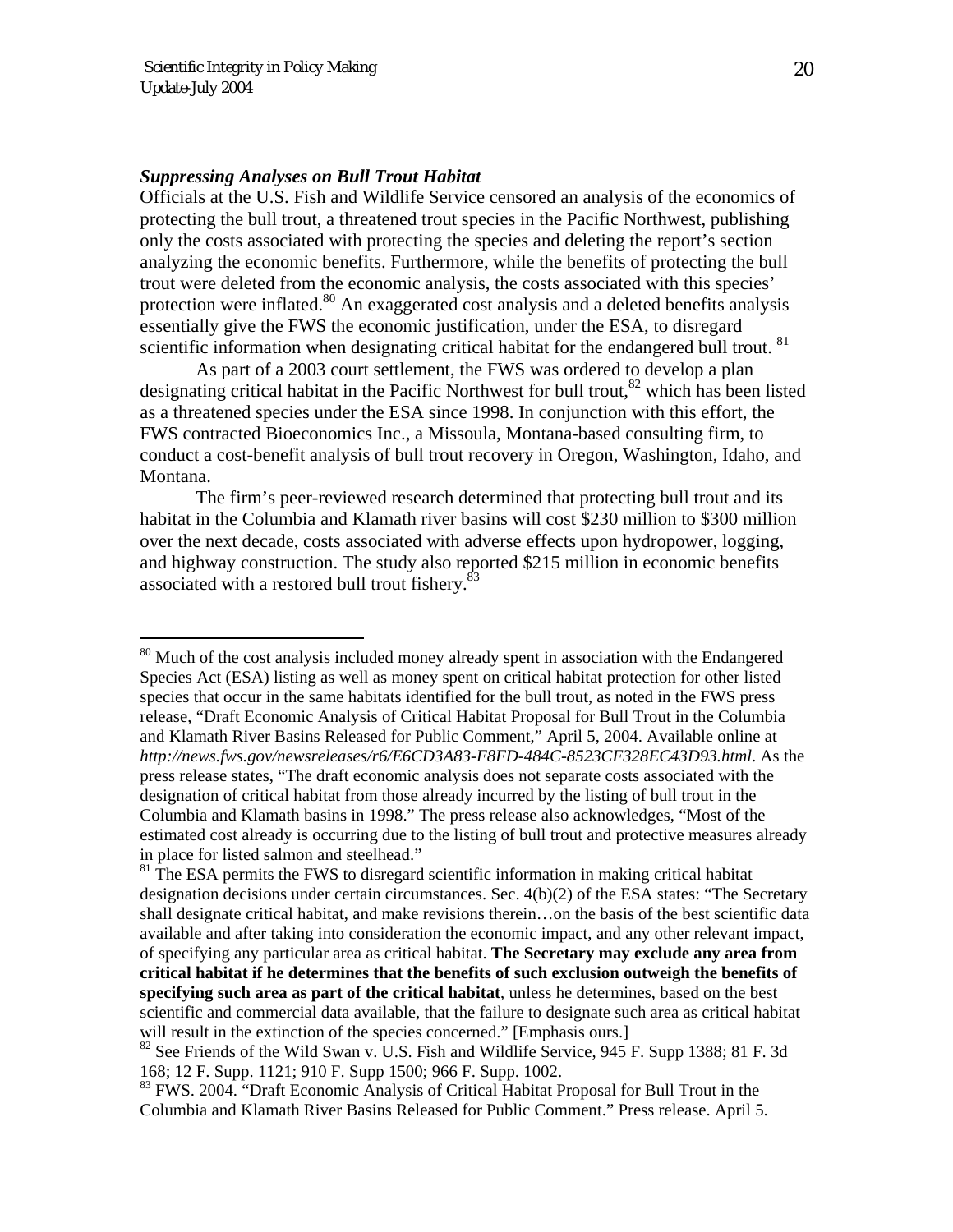l

<span id="page-20-5"></span>When officials at the FWS released the report, however, they deleted 55 pages of the analysis outlining the economic benefits of bull trout recovery.<sup>84</sup> The censorship spurred an anonymous FWS employee to leak a copy of the deleted chapter to a Montana-based environmental group, which then released it to *The Missoulian*, a Montana daily newspaper. Upon questioning from the press, Diane Katzenberger, an information officer in the FWS regional office in Denver, told a reporter that the censorship did not occur in either the Denver or Portland regional FWS offices but rather "was a policy decision made at the Washington level."<sup>85</sup>

Chris Nolin, chief of the division of conservation and classification in the Washington, DC FWS office, told the press that the benefits analysis was cut because its methodology was discouraged by the Office of Management and Budget (OMB).<sup>[86](#page-20-2)</sup> However, similar benefits analyses have been released by the Bush administration. In February 2003, for instance, the Environmental Protection Agency used similar techniques that showed \$113 billion in economic benefits over 10 years would result from implementation of the Bush administration's 2003 Clear Skies Act.<sup>87</sup>

Michael Garrity, executive director of the Alliance for the Wild Rockies, the group that helped bring the incident to light, stated that contrary to the contention of some Bush administration officials, the methodology of the benefits analysis is largely based on solid economic projections of income from sport fishing. Despite a public request, the full economic analysis has not been publicly released by the FWS.

The decision whether and where to designate critical bull trout habitat must be made by September 2004.<sup>88</sup> It is not yet clear whether the FWS will use the incomplete economic analysis to limit critical habitat below what is scientifically justified, but the stage is clearly set for such an outcome.<sup>89</sup>

Available online at *http://news.fws.gov/newsreleases/r6/E6CD3A83-F8FD-484C-8523CF328EC43D93.html.* 84 The censored version of the report as released by FWS is available online at

<span id="page-20-0"></span>

<span id="page-20-1"></span>

*http://pacific.fws.gov/bulltrout/colkla/documents/BT\_finalDraftEconomicAnalysis\_031804.pdf.* <sup>85</sup> As quoted in Devlin, S. 2004. "Economic benefits of recovery omitted from bull trout report," *The Missoulian.* April 16. Available online at

<span id="page-20-2"></span><sup>&</sup>lt;sup>86</sup> As quoted in Harden, B. 2004. "Report condemned as one-sided: government cut out benefits of saving threatened trout," *San Francisco Chronicle.* April 17.

<span id="page-20-3"></span><sup>&</sup>lt;sup>87</sup> See EPA. 2003. "Clear Skies Act, 2003, Technical Support Package, Section B: Human Health and Environmental Benefits." February. Available online at

*http://www.epa.gov/air/clearskies/03technical\_package\_sectionb.pdf.* See also Harden, B. 2004. "Report condemned as one-sided: government cut out benefits of saving threatened trout," *San Francisco Chronicle.* April 17.

<span id="page-20-4"></span><sup>&</sup>lt;sup>88</sup> The draft economic analysis and the FWS proposal to designate critical habitat in the Columbia and Klamath basins were open for public comment until May 5, 2004.

 $89$  The FWS has initiated other processes that could avoid protecting the bull trout. An April 13, 2004 press release announced that the agency would conduct a five-year review of the bull trout listing (it was first listed in 1998). While this review process cannot derail the court-dictated decision on critical habitat designations, it could lead to change of classification or delisting for the species, and puts the process to finalize Recovery Plans for bull trout populations on hold. The full text of the news release is available online at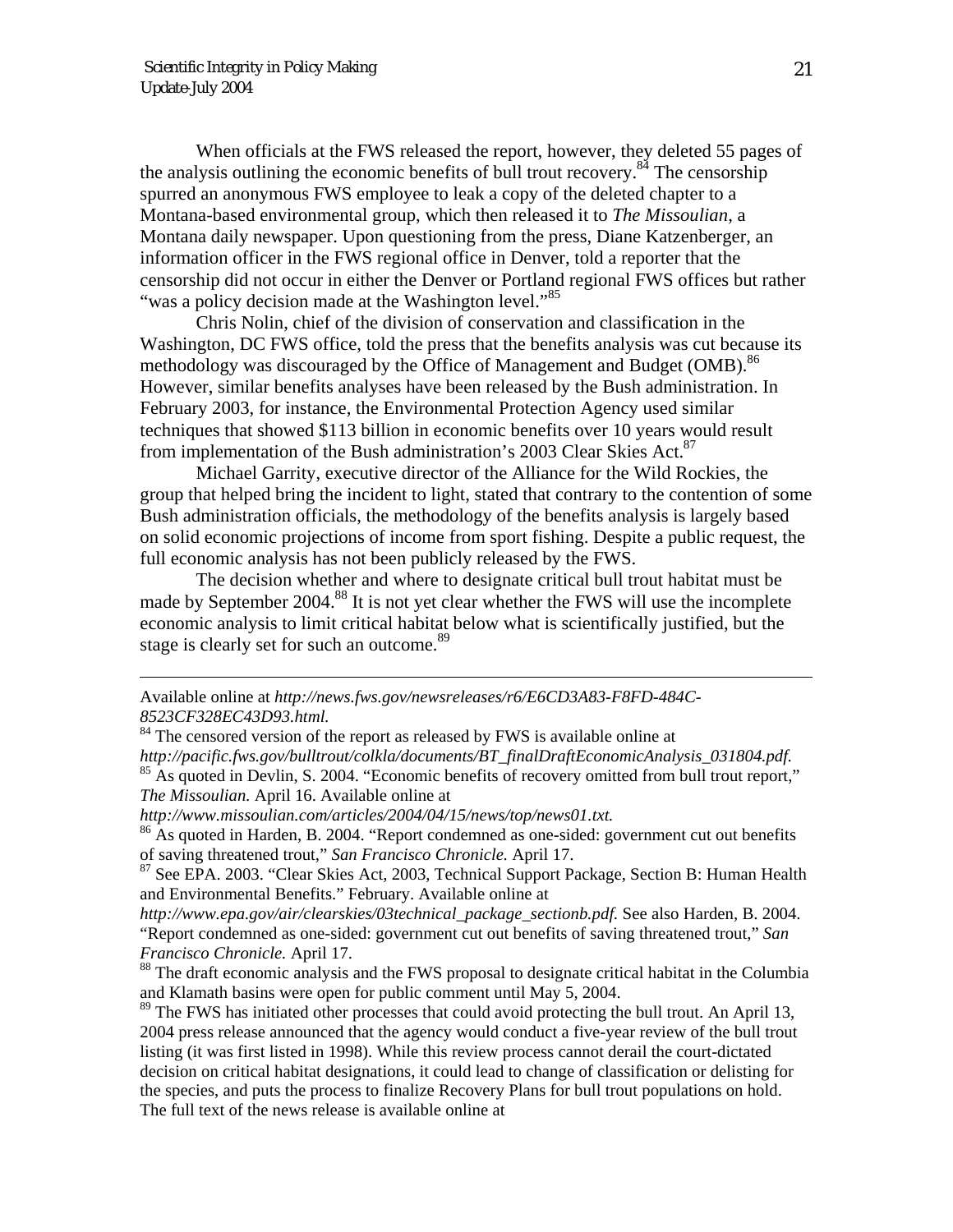### *Misrepresenting Scientific Knowledge on Rare Swans*

According to documents released through the Freedom of Information Act, as well as testimony from consulting scientists, the director of the FWS based decisions concerning the status of rare trumpeter swans (*Cygnus buccinator)*[90](#page-21-0) on a scientifically flawed, report that lacked outside peer review<sup>91</sup> and seriously misrepresented another study.<sup>92</sup>

In response to a petition by conservationists to list the population of "tri-state" trumpeter swans (a distinct population that breeds in the Rocky Mountain states of Montana, Wyoming, and Idaho) as threatened or endangered under the ESA, Director Steve Williams, an appointee of President Bush, ruled in January 2003 that the swans did not constitute a "distinct population segment" and were therefore ineligible for ESA protection.

Tri-state Rocky Mountain trumpeter swans—North America's largest waterfowl—constitute the only breeding population of trumpeter swans that survives in the lower 48 states, where this species was once ubiquitous. Some environmentalists and ornithologists have sought since  $2000^{93}$  to protect the tri-state trumpeter swans under the ESA. Migrating tri-state trumpeters, which resemble the smaller and more plentiful tundra swans, over-winter in Utah and are virtually always killed during the tundra swan hunt. If trumpeter swans were designated as a threatened species, the FWS would be forced to halt the popular swan hunting season in Utah. In response to these organizations' efforts, the FWS produced a document, devoid of peer review and contrary to the preponderance of scientific analysis,  $94$  that argues that the tri-state Rocky Mountain trumpeter swans do not constitute a "distinct population segment" but are actually part of a much larger population of trumpeter swans in Canada and Alaska.<sup>95</sup> As a result, the FWS avoided an ESA listing, and tri-state trumpeter swans continue to be killed during the Utah hunt.

<span id="page-21-1"></span>*http://www.peer.org/press/447.html.* 91 See Dubovsky, J. and J. Cornely. 2003. "Trumpeter Swan Survey of the Rocky Mountain Population, U.S. Breeding Segment, Fall 2002," Lakewood, CO: U.S. Fish and Wildlife Service Migratory Birds and State Programs, Mountain-Prairie Region. October. Available online at *http://grandjunctionfishandwildlife.fws.gov/species/birds/trumpeterswan/survey\_fall2002.pdf.* 92 Gale, R.S., E.O Garton, and I.J. Ball. 1987. "The History, Ecology and Management of the Rocky Mountain Population of Trumpeter Swans." Unpublished report. Missoula, MT: U.S. Fish and Wildlife Service, Montana Cooperative Wildlife Research Unit.

 $\overline{a}$ 

<span id="page-21-0"></span>*http://news.fws.gov/NewsReleases/R1/2E1647DE-8244-4AD2-BA58835CFAB5DAD5.html.*  <sup>90</sup> See PEER. 2004. "Fish and Wildlife Director Overrules His Own Scientific Panel; Allows Continued Hunting of Rare Trumpeter Swans." Press release. April 13. Available online at

<span id="page-21-3"></span><span id="page-21-2"></span><sup>&</sup>lt;sup>93</sup> On August 25, 2000, The Biodiversity Legal Foundation, Fund for Animals, and others petitioned the FWS to designate the tri-state swan population a Distinct Population Segment and list it as threatened or endangered.

<span id="page-21-4"></span><sup>94</sup> Gale, R.S. et al. 1987. See also PEER. 2001. *Swan Dive: Trumpeter Swan Restoration Trumped by Politics.* White Paper. Washington, DC: PEER. August. See also Shea, R., executive director, Trumpeter Swan Society. 2003. Letter (with scientific citations) to Steve Williams, FWS director. March 23. Available online at

*www.trumpeterswansociety.org/news/letters/TTSS\_resp\_90day.pdf.* 95 Dubovsky and Cornely, 2002.

<span id="page-21-5"></span>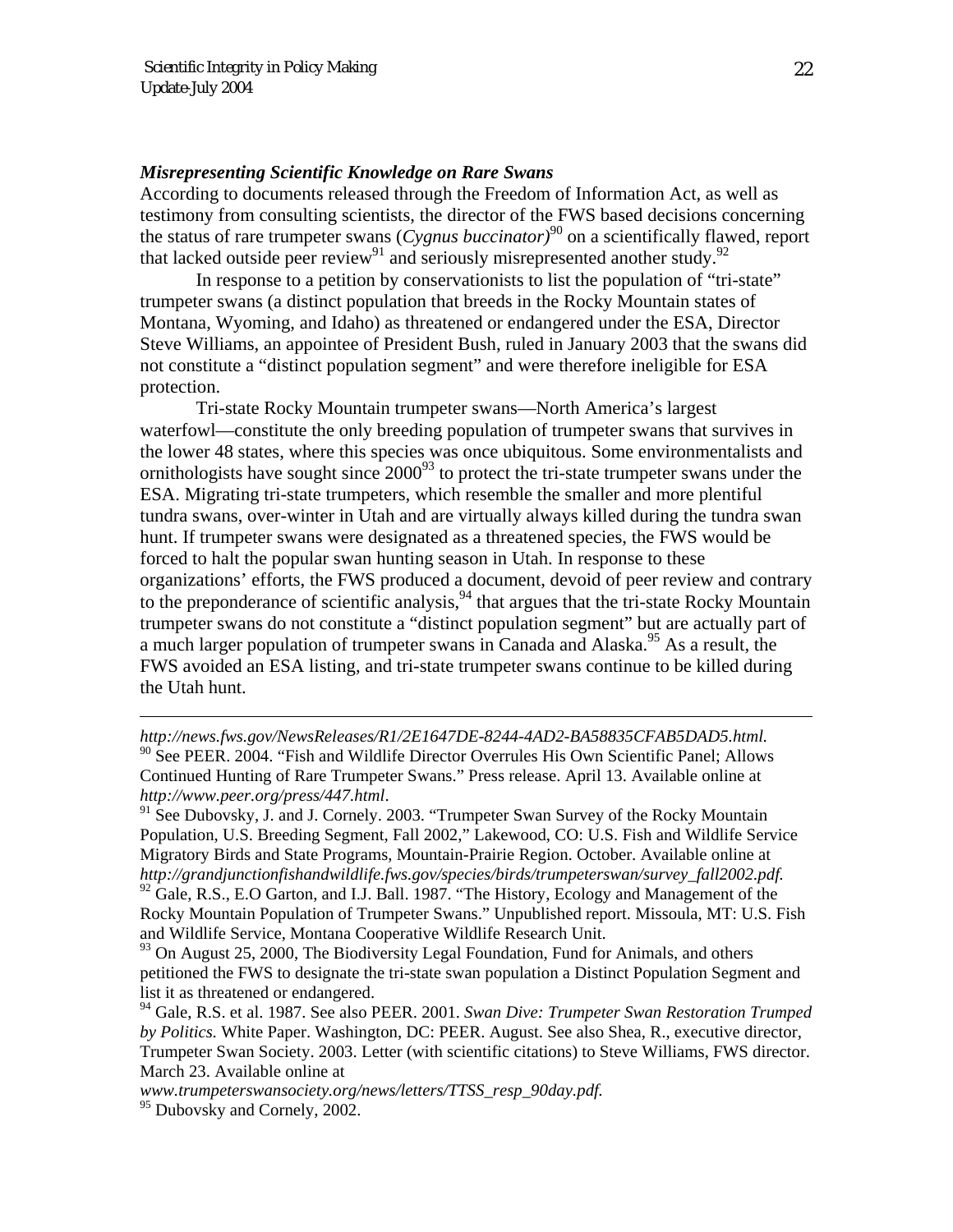To support its ruling, the agency also cited an earlier study of the tri-state swan population completed for the agency in 1987.<sup>96</sup> However, the study's principal author, Ruth (Gale) Shea, stated in a March 2003 letter to the FWS that the agency seriously misinterpreted her study.<sup>97</sup> Shea, a wildlife biologist and expert on the Rocky Mountain trumpeters, explains that her research found the tri-state population of trumpeter swans was notable for its reproductive isolation. "To date," Shea notes, "there are no data indicating that pairing with Canadian trumpeters is likely or that Canadian trumpeters will abandon their natal areas and fill in vacant tri-state breeding habitat as the tri-state population declines.["98 N](#page-22-2)onetheless, Shea says, the FWS used her study in part to argue the precise opposite in support of the agency's ruling that the tri-state trumpeters are not a distinct population segment.<sup>99</sup>

Following FWS Director Steve Williams' denial of protection to the tri-state trumpeter swans in January 2003, an organization named PEER (Public Employees for Environmental Responsibility) filed a formal complaint, $100$  which requested that Williams review the agency's ruling and its use of scientific information in the listing determination. PEER's request was denied and they filed an appeal.

To reach his decision after PEER's appeal, Williams convened a scientific panel to review the matter. The panel's assessment, made available only after a Freedom of Information Act request, unanimously recommended that Williams grant the appeal, concurring with the complaint that the agency's policy ought not have been based upon a non-peer reviewed document. As the panel members put it, "[T]his panel concludes that the Dubovsky-Cornely paper lacks the objectivity demanded by the IQA [Information Quality Act] because it was not subjected to any clearly documented quality assurance process, such as independent peer review." [101](#page-22-5) 

In a March 2004 letter to PEER,  $102$  Williams agreed to allow the regional FWS office to peer review the controversial internal paper upon which the agency's trumpeter swan policy is based. But, at the same time, Williams overruled his panel's unanimous recommendation and denied the appeal, continuing to refuse protection to the tri-state

<span id="page-22-0"></span> $96$  Gale, R.S. et al. 1987. See also PEER. 2003. "Public Employees for Environmental Responsibility (PEER) v. Department of Interior." May 28. Available online at *www.peer.org/rocky\_mountain/Trumpeter\_DQA.pdf.*

<span id="page-22-1"></span> $97$  Author interview with Ruth (Gale) Shea, May 2004.

<span id="page-22-2"></span><sup>&</sup>lt;sup>98</sup> As quoted in Shea, R., executive director, Trumpeter Swan Society. 2003. Letter (with scientific citations) to Steve Williams, FWS director. March 23. Available online at *www.trumpeterswansociety.org/news/letters/TTSS\_resp\_90day.pdf*. 99 Ibid.

<span id="page-22-5"></span><span id="page-22-4"></span><span id="page-22-3"></span><sup>&</sup>lt;sup>100</sup> PEER. 2003. "Public Employees for Environmental Responsibility (PEER) v. Department of Interior." May 28. Available online at *www.peer.org/rocky\_mountain/Trumpeter\_DQA.pdf*. 101 Ashe, D., S. Haseltine, R. Bennet, FWS. 2004. Undated memo to FWS Director Steve Williams regarding the PEER appeal of FWS ruling on the designation of the tri-state population of trumpeter swans as a distinct population segment. Released June 4, 2004.

<span id="page-22-6"></span><sup>&</sup>lt;sup>102</sup> Williams, S., FWS. 2004. Correspondence to Eric Wingerter, PEER. In his verdict on the matter, Williams states that the agency's dissemination of information, including the Dubovsky-Cornely paper, "met the agency's standard for objectivity." March 26. Available online at *http://www.peer.org/ForestService/fwswilliams\_letter.pdf*.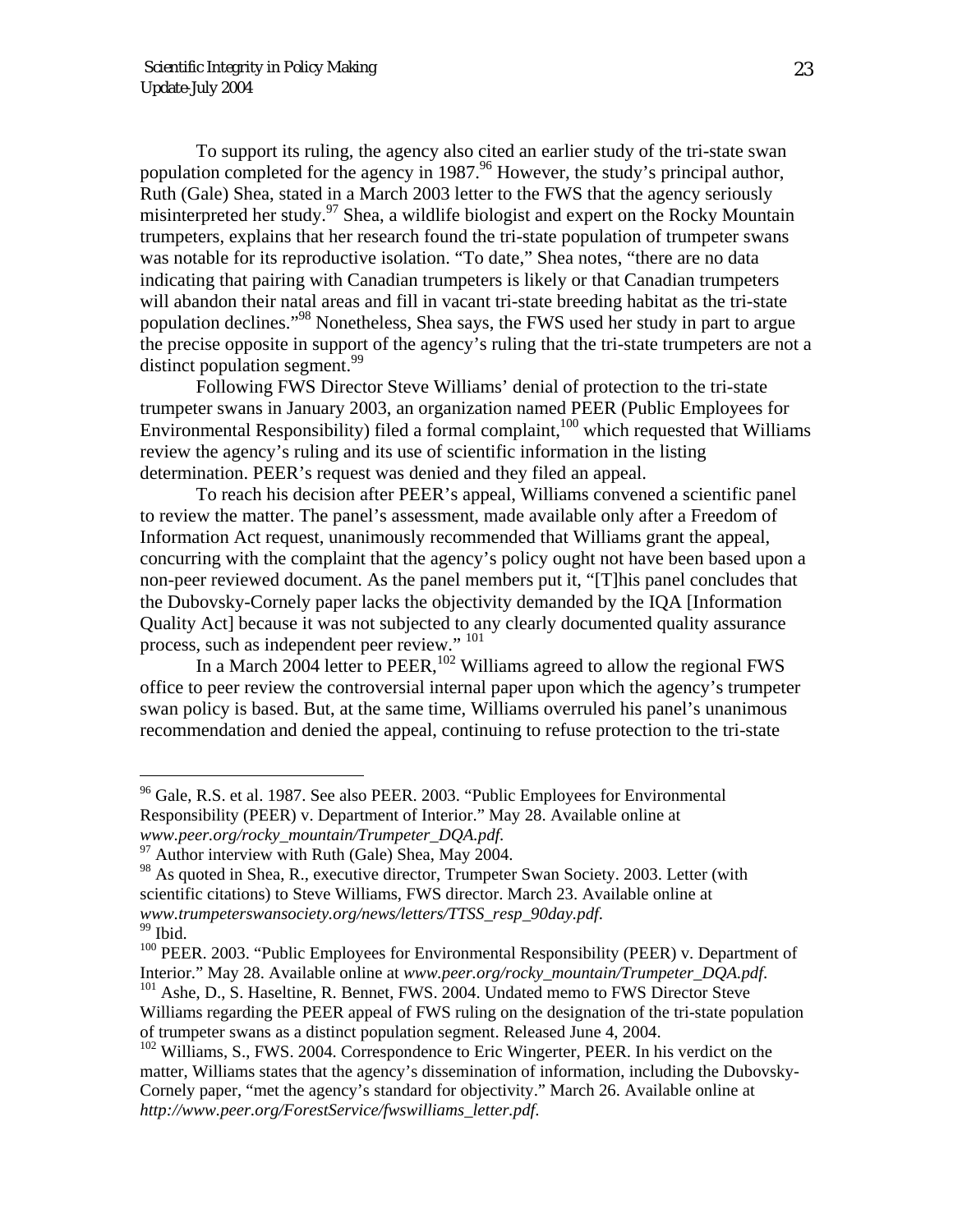-

trumpeter swan population in spite of the overwhelming evidence that the agency's policy had been based on inaccurate, misinterpreted, and highly questionable scientific information. $103$ 

<span id="page-23-0"></span><sup>&</sup>lt;sup>103</sup> Notably, until the review panel's assessment was released in June 2004 under a Freedom of Information Act request, Williams even refused to make the names of the review panelists or their finding public. Williams claims that the appeal decision was his to make as director of the agency—a statement no one disputes. But it remains unclear whether Williams can claim any scientific basis for his decision as required by the ESA.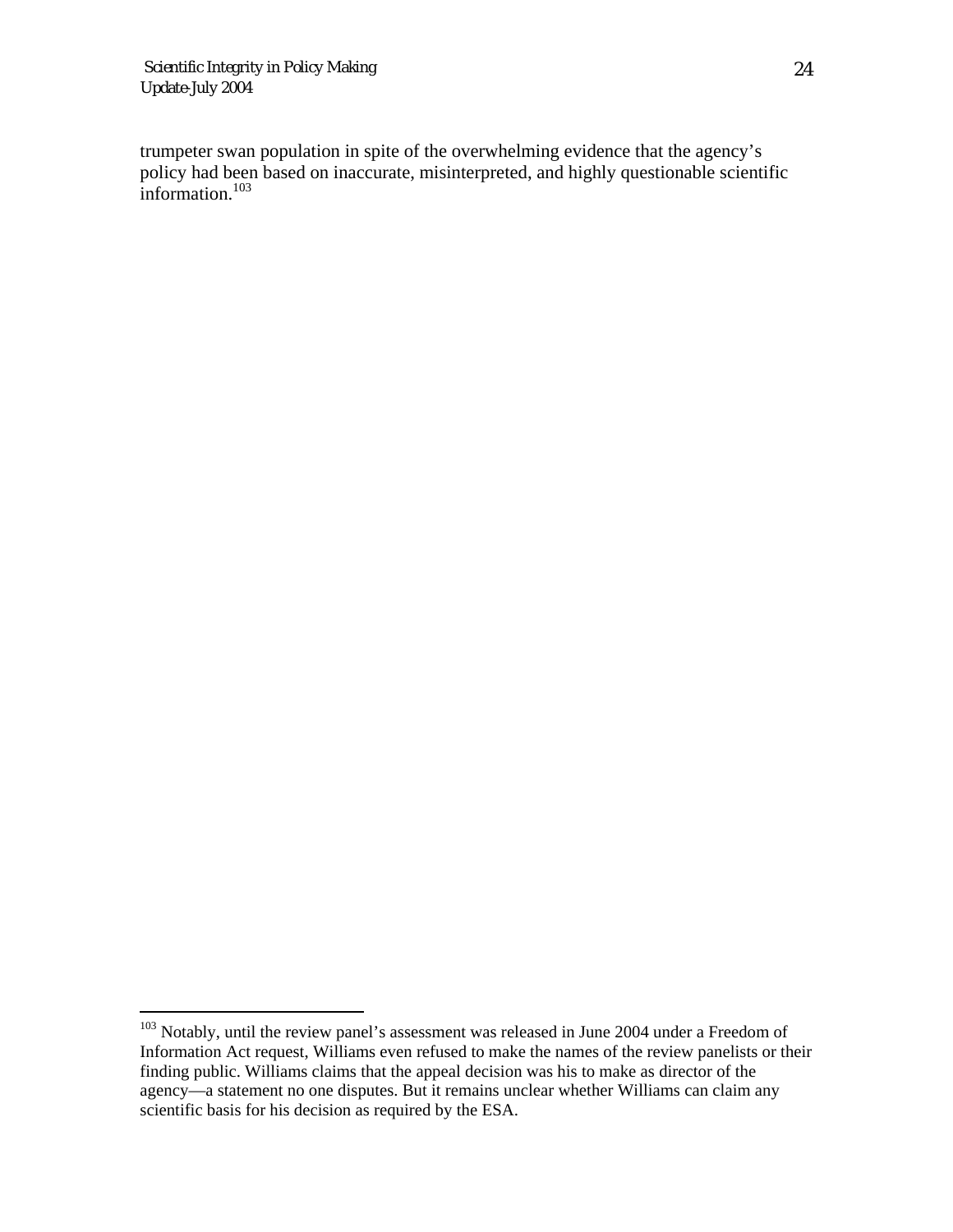# **Section II: Undermining the Integrity of Science Advisory Councils**

## **Political Litmus Tests**

Released in February 2004, the UCS report, *Scientific Integrity in Policy Making,[104](#page-24-0)* documented that political litmus tests have been applied by representatives of the Bush administration to candidates for scientific advisory positions. In an official response, Bush administration Science Adviser John H. Marburger III stated recently, "[T]he accusation of a litmus test that must be met before someone can serve on an advisory panel is preposterous."<sup>105</sup> Since the initial publication of the UCS report, however, new information has surfaced that contradicts the Bush administration's denial of these charges.

Since Dr. Marburger's statement, more scientists have disclosed their personal experiences with political litmus tests applied by the Bush administration in the appointment process for a wide range of scientific advisory positions. For example, Sharon Smith, chair of the marine biology department at the Rosenstiel School of Marine and Atmospheric Science at the University of Miami, states that she was summarily rejected for a position on the U.S. Arctic Research Commission—a presidential appointment—after she gave a less-than-enthusiastic answer in response to a question from the White House personnel office about whether she supported President Bush.<sup>106</sup>

An investigation of the matter by UCS has determined that such political litmus tests have been widely applied by the Bush administration to nominees for science advisory positions, in a dramatic departure from the practices of other administrations. In particular, a number of such allegations have surfaced from scientists nominated for scientific advisory positions at the National Institutes of Health (NIH) "council level." The following section reviews these specific allegations in detail.

## **NIH Councils**

-

The NIH is a large family of institutions that serves as a steward of medical and behavioral research in the United States. It is divided into some two dozen separate centers and institutes, most of which have a National Advisory Council or Board that serves as the oversight tier of the peer review process—a process upon which the NIH and the entire scientific community relies. Scientists asked to serve on these NIH councils

<span id="page-24-0"></span><sup>104</sup> Union of Concerned Scientists (UCS). 2004. *Scientific Integrity in Policy Making: An Investigation into the Bush Administration's Misuse of Science.* Cambridge, MA: Union of Concerned Scientists. February 18. An updated edition of this report, published in March 2004, is available online at *http://www.ucsusa.org.* 

<span id="page-24-1"></span><sup>&</sup>lt;sup>105</sup> See Marburger III, J.H., 2004. "Statement of the Honorable John H. Marburger, III on Scientific Integrity in the Bush Administration." April 2. p.3. Available online at

<span id="page-24-2"></span>*http://www.ostp.gov/html/ucs/SummaryResponsetoCongressonUCSDocumentApril2004.pdf*. 106 The details derive from an email from Dr. Sharon Smith, March 2004, and an author interview with Dr. Smith's office staff in June 2004 during her research trip in the Arctic.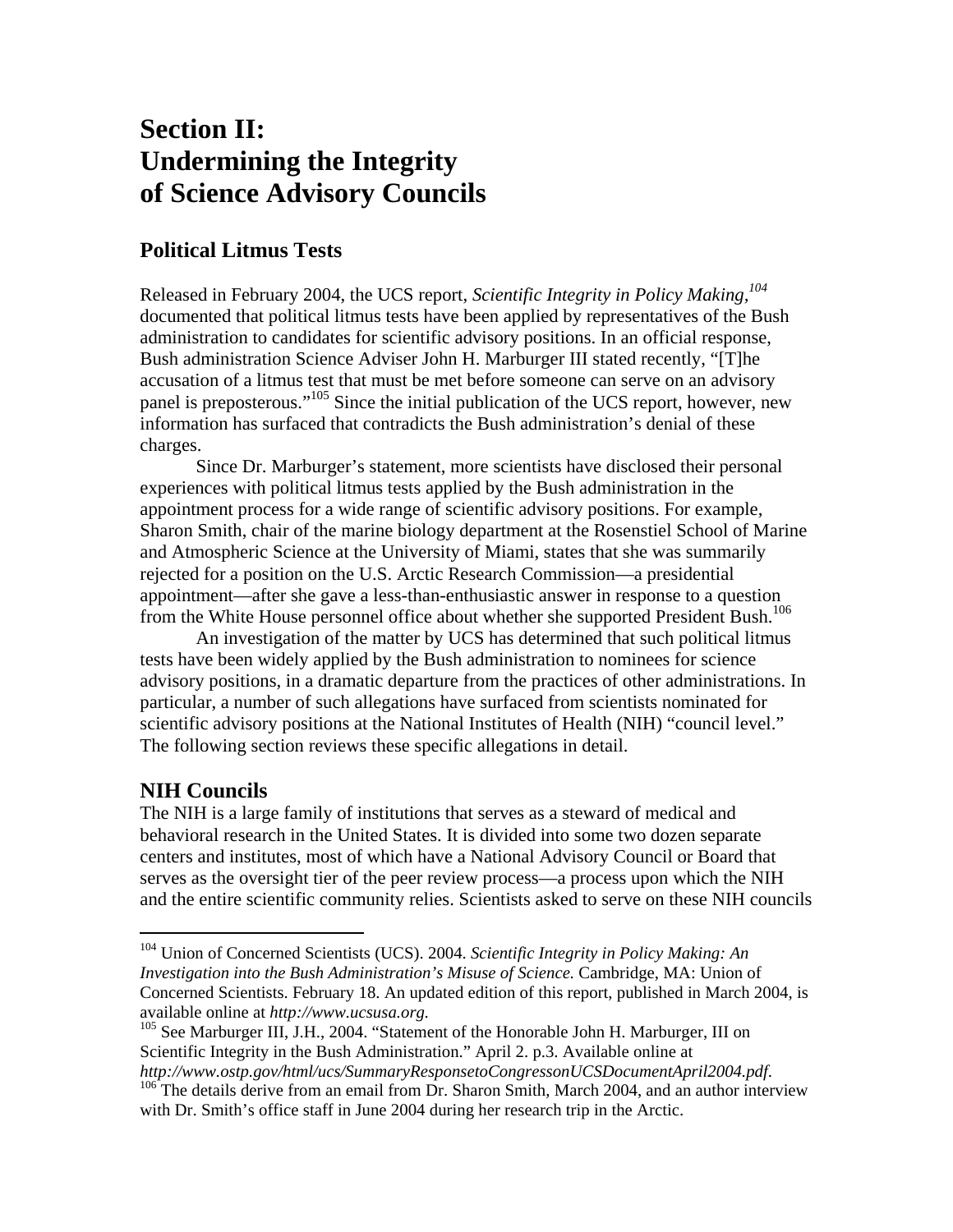are traditionally chosen based on their scientific credentials and technical expertise. Among their important functions, these council members oversee the process of allocating federal research funds. While NIH councils frequently make decisions that affect the direction of scientific research, they do not set or even recommend policy on behalf of the federal government. Because of their vital, independent role outside of the policy-making arena, committee heads at the NIH have traditionally received wide latitude in determining the scientific expertise needed in their committees' particular area of concern.

The law establishing these councils is very clear in its intention to create scientific bodies, not political or policy-making bodies. According to the guidelines published by the Office of Federal Advisory Committee Policy: "The basic criterion for [scientists chosen for] membership on NIH committees is excellence in biomedical and behavioral research…The Federal Advisory Committee Act (FACA), under which NIH committees operate, requires that membership must be fairly balanced in terms of points of view represented and the functions to be performed by the advisory committee." $107$ As a result, council members' terms do not end with the inauguration of a new president, and members often overlap several administrations.

### **National Advisory Council for Human Genome Research**

Two of the most recently appointed members to the National Advisory Council for Human Genome Research, Richard Myers of Stanford University and George Weinstock of Baylor College of Medicine, report that they were each subjected to inappropriate questions about their political views by representatives of the White House during their confirmation process.

### *Dr. Richard Myers*

 $\overline{a}$ 

Dr. Myers, a biochemist with a distinguished scientific record, currently serves as chair of the Department of Genetics at Stanford University and director of Stanford's Human Genome Center. A recognized expert in genome analysis and the study of DNA variation, his research has furthered worldwide scientific understanding of numerous genetic disorders, including Huntington's disease, progressive myoclonus epilepsy, and basal cell carcinoma.

In the spring of 2002, Dr. Myers was notified that he had been nominated to serve on the National Advisory Council for Human Genome Research, an NIH council-level position. Shortly thereafter, he says, he received a call from Secretary Tommy Thompson's office at the Department of Health and Human Services (HHS).<sup>108</sup> The Bush administration official began asking questions about Dr. Myers' background and scientific credentials that, he recounts, soon turned increasingly political in nature. First, he recalls, he was asked questions about his view of stem cell research. "I was a little

<span id="page-25-0"></span><sup>&</sup>lt;sup>107</sup> See Office of Federal Advisory Committee Policy, National Institutes of Health (NIH). *Directory of NIH Federal Advisory Committees functions and members*. Online at *http://www1.od.nih.gov/cmo/committee/index.html.*

<span id="page-25-1"></span><sup>&</sup>lt;sup>108</sup> Author interview with Richard Myers, March 2004.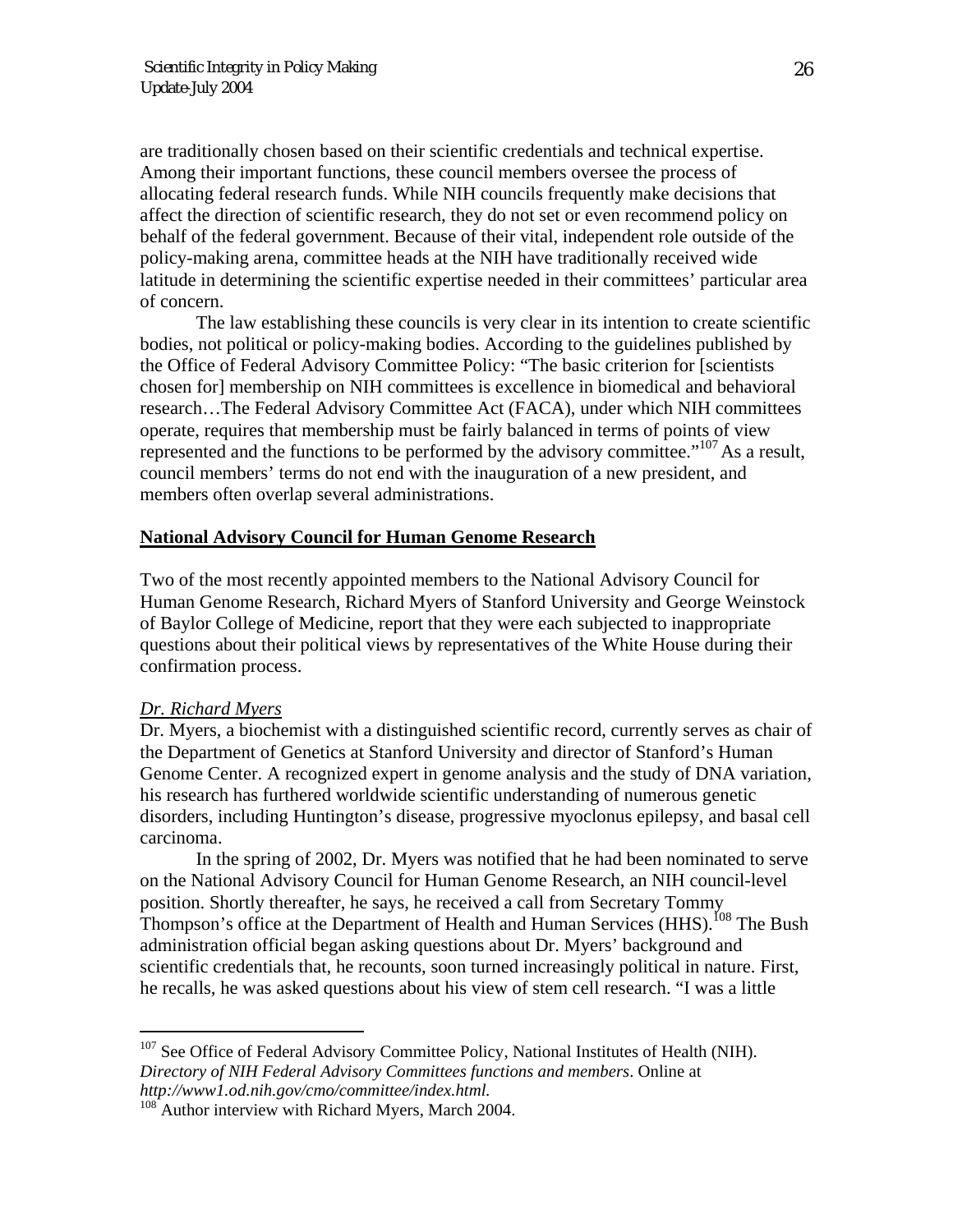surprised," he says, "given what I know about the nature of the committee's work."<sup>[109](#page-26-0)</sup> But Myers answered the question candidly. "I told the official that I was in favor of stem cell research. I said that my father has Parkinson's disease and that I would very much like to see a cure. I believe I said it would be a crime in my view if we didn't do that kind of research."

"Then," Dr. Myers recalls, "the staffer asked questions that really shocked me. She wanted to know what I thought about President Bush: did I like him, what did I think of the job he was doing." Dr. Myers, who describes himself as normally "nonpolitical," objected to the line of questioning. "I said that I thought it was inappropriate to be asked these kinds of questions which led, I think, to an awkward situation for both of us," he says. "She said that she had been told that she needed to ask the questions and it appeared to me that she was reading from a prepared list. Because of her persistence, I tried to answer in the most nonspecific way possible. I talked about terrorism and the fact that it seemed that the attacks of September 11 had brought the country together. But there is no doubt that I felt the questions were an affront and highly inappropriate."

Not long after this interview, Dr. Myers was notified that he had been denied the NIH council position. "I was very depressed," he says. "I really wanted to serve in this capacity. I care deeply about the science and I'm an expert in this area." Most notably, Dr. Myers knew that he had been selected by his NIH colleagues and so he determined that his rejection must have been due to the fact that his answers to the political questions posed had been deemed unsatisfactory. Alarmed, he appealed his case directly to Dr. Francis Collins, a senior NIH scientist who is chair of the National Advisory Council for Human Genome Research and director of a branch of the NIH called the National Human Genome Research Institute.

Dr. Collins declined to be interviewed about the matter. But, through his office, he confirmed the fact that, learning of the circumstances, he personally intervened on Dr. Myers' behalf and successfully insisted that he be allowed to serve on the NIH council.<sup>110</sup>

#### *Dr. George Weinstock*

 $\overline{a}$ 

Dr. Weinstock, a microbiologist at Baylor College of Medicine, is a distinguished researcher, a professor in the departments of molecular and human genetics and molecular virology and microbiology as well as co-director of Baylor's Human Genome Sequencing Center. Dr. Weinstock, who was appointed to the same NIH advisory panel in 2002, says that he too was subjected to questioning about his political views.

After learning of his nomination, he received a call from someone at the HHS. He too was asked a series of questions that he describes as "leading political questions that had nothing to do with my role on the NIH committee."<sup>111</sup> Dr. Weinstock also reports that the interview included questions about his political views, whether he supported stem

<span id="page-26-0"></span><sup>&</sup>lt;sup>109</sup> The National Advisory Council for Human Genome Research advises the NIH and the Department of Health and Human Services on genetics, genomic research, training, and programs related to the human genome initiative.

<span id="page-26-1"></span><sup>&</sup>lt;sup>110</sup> Author interviews with two members of Dr. Collins' policy staff, National Human Genome Research Institute, March 2004.

<span id="page-26-2"></span><sup>111</sup> This and the statements that follow come from an author interview with George Weinstock, March 2004.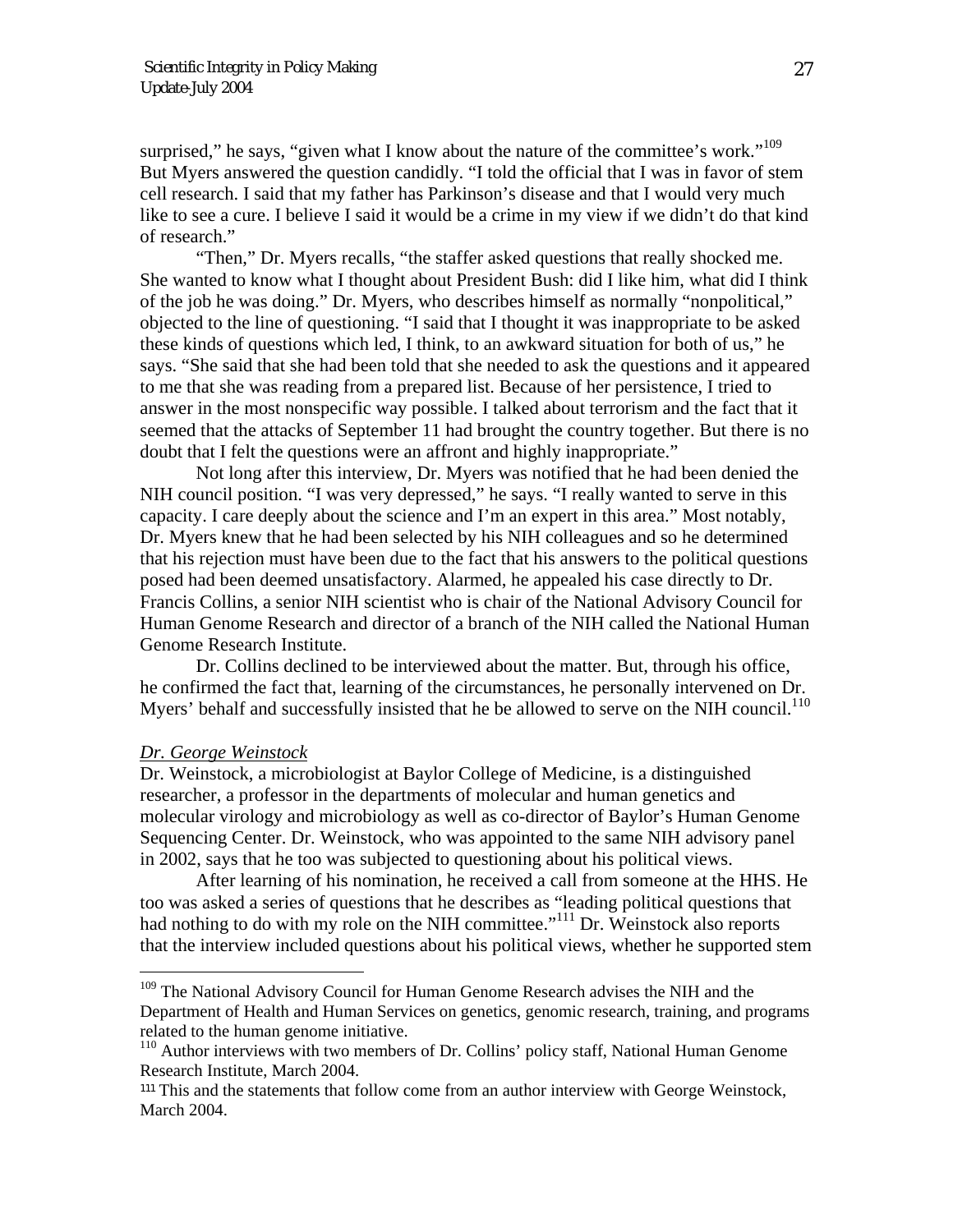cell research, and what he thought of President Bush. "There is no doubt in my mind that these questions represented a political litmus test," he says. While he found the line of questioning disturbing, he chose not to confront the questioner but tried instead "to change the subject. I said things like: 'we live in complicated times.'" Dr. Weinstock believes his answers must have been "innocuous enough to be palatable" because he was confirmed by the White House to serve on the NIH council.

### **National Institute on Drug Abuse**

### *Dr. Claire Sterk*

 $\overline{a}$ 

During her confirmation process for the Council of the National Institute on Drug Abuse, Dr. Sterk reports she was subjected to repeated questioning about her political views in three separate calls from a White House staff member. Among the questions she was asked, and refused to answer, was whether she had voted for President Bush.

"I have nothing to hide," Dr. Sterk commented. "But I told the questioner that I did not see the connection between his line of questioning and my work on a scientific advisory council. And I refused to answer unless the questioner could tell me that I would have some kind of particular political policy role, which I knew I would not."<sup>112</sup>

Despite her refusal, however, Dr. Sterk states that the White House staffer continued trying to elicit an answer about her vote in the presidential election "for roughly 15 minutes." Dr. Sterk was asked many other overtly political questions that she refused to answer, such as whether she supported "faith-based" drug treatment programs. While Dr. Sterk was confirmed for a position on the NIH council, she says she believes that a high-ranking NIH official may well have intervened on behalf of her nomination. Nonetheless, she says she finds it deeply disturbing that the Bush administration would subject its nominees for a scientific advisory position to such intrusive, partisan political questions.

Like Dr. Sterk, other scientists interviewed by UCS expressed dismay and discouragement about what they consider to be an overt politicization of the appointment process for scientific advisory positions. Scientists who have served Democratic and Republican administrations alike agree that questions of political affiliation have no place in the confirmation process for our highest echelon of science advisers and that the current administration's practice is reprehensible.

As Donald Kennedy, editor of *Science* and former president of Stanford University, has noted, "I don't think any administration has penetrated so deeply into the advisory committee structure as this one, and I think it matters. If you start picking people by their ideology instead of their scientific credentials you are inevitably reducing the quality of the advisory group."<sup>113</sup>

As the following case indicates, however, the political questions asked of scientists in the confirmation process for high-level NIH advisory positions represent

<span id="page-27-0"></span><sup>112</sup> This and the statements that follow come from an author interview with Claire Sterk, March

<span id="page-27-1"></span><sup>2004.</sup> 113 As quoted in Zitner, A. 2002. "Advisors Put Under a Microscope," *The Los Angeles Times.*  December 23.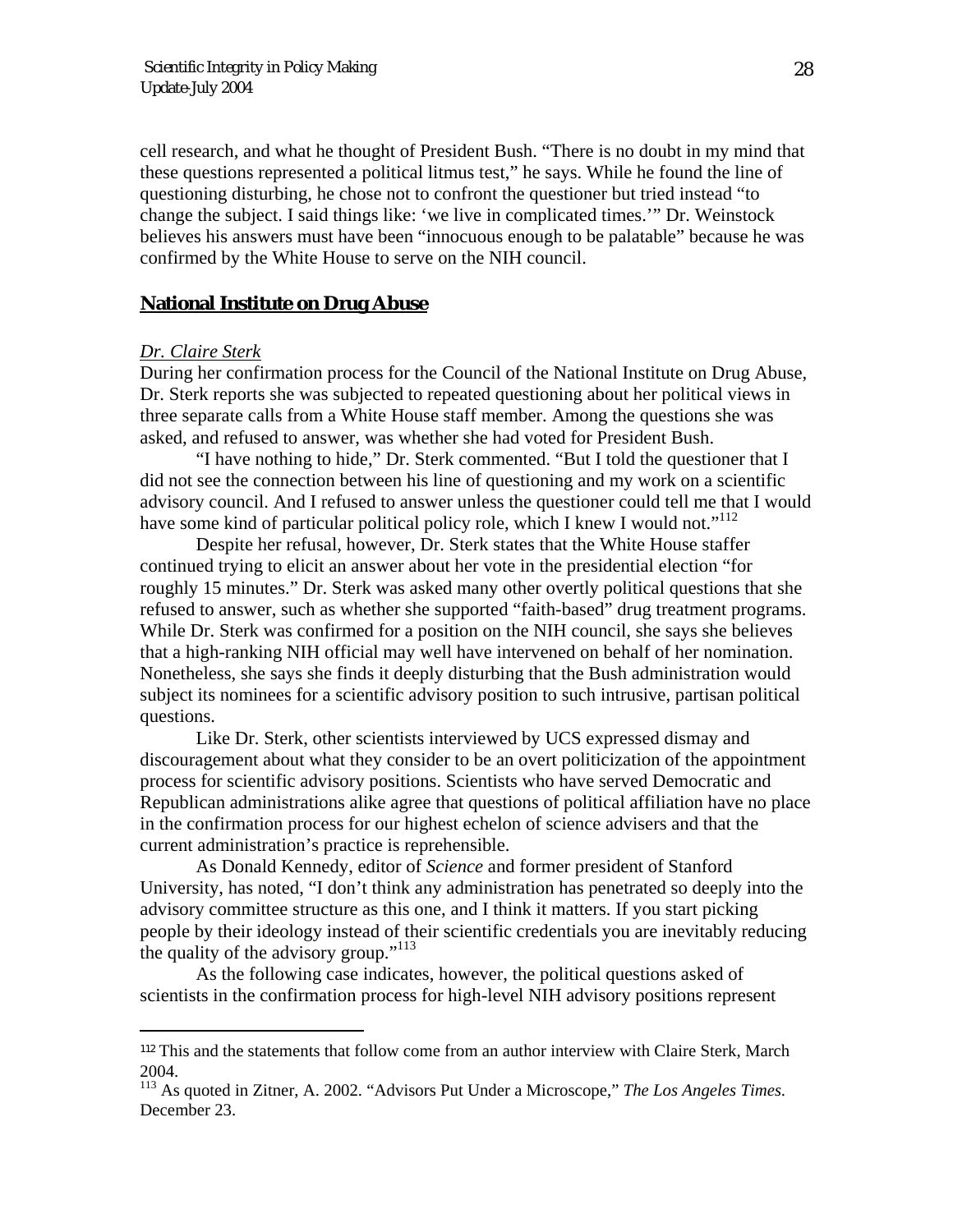$\overline{a}$ 

only a small, albeit very important, aspect of the unprecedented politicization of the appointment process for NIH science advisers in the current administration.

## **Fogarty International Center Advisory Board**

As originally reported in *the New England Journal of Medicine*, [114 G](#page-28-0)erald T. Keusch, who served from October 1998 to December 2003 as associate director for international research at the NIH and as a director of an NIH branch called the Fogarty International Center, recounts a dramatic change in the appointment process when the Bush administration took office. Now serving as assistant provost for global health at Boston University Medical Center, Dr. Keusch states that during three years under the Bush administration, he proposed 26 candidates to serve on the Fogarty Center's council-level advisory board. All the candidates he nominated were approved within a week by the NIH director but, after many months of delays in almost every case, only seven were approved by the Bush administration, while the remaining 19 candidates were rejected. Dr. Keusch contrasts this record with his personal experience during the previous administration, in which all seven of his nominations for the board were swiftly approved.

In response to in-depth questioning for this report, Dr. Keusch responded with specific information about the circumstances surrounding the repeated rejection of his nominees. Because the Fogarty Center gives research grants, Dr. Keusch says, "I knew what skills I needed on my board to review grants and help determine future scientific directions for the Center. I had 30 years of experience in science and developing countries and I knew who understood and had personal experience in developing countries and who could provide the scientific insight the Center, and I as director, desired."<sup>115</sup> Accordingly, he says, all his scientific nominees to the Fogarty Center's advisory board represented highly credentialed experts in their fields.

In his first set of nominations, Dr. Keusch proposed to empanel Torsten Wiesel, a Nobel laureate in medicine; Jane Menken, a highly respected demographer at the University of Colorado; and Geeta Rao Gupta, an internationally known expert on women's health and the president of the Washington, DC-based International Center for Research on Women. After more than seven months of delay in Secretary Thompson's office at the HHS, Dr. Keusch said he learned that all three of these initial candidates had been rejected without explanation.

"I was disappointed and puzzled," Dr. Keusch recalls. He went to Ruth Kirschstein, then acting director of the NIH, and requested that he be allowed to meet with Secretary Thompson's office. As Dr. Keusch puts it, "I had managed to get a Nobel laureate to agree to serve on my board and, if he was going to be rejected, I wanted to know why."

In response to detailed questions about the process, Dr. Keusch recounts that the meeting with Secretary Thompson's staff and another administration official was deeply

<span id="page-28-0"></span><sup>114</sup> Steinbrook, R. 2004. "Science, Politics, and Federal Advisory Committees," *The New England Journal of Medicine* 350(14):1454-1460. April 1.

<span id="page-28-1"></span><sup>&</sup>lt;sup>115</sup> This and the statements that follow come from an author interview with Gerald T. Keusch, April 2004.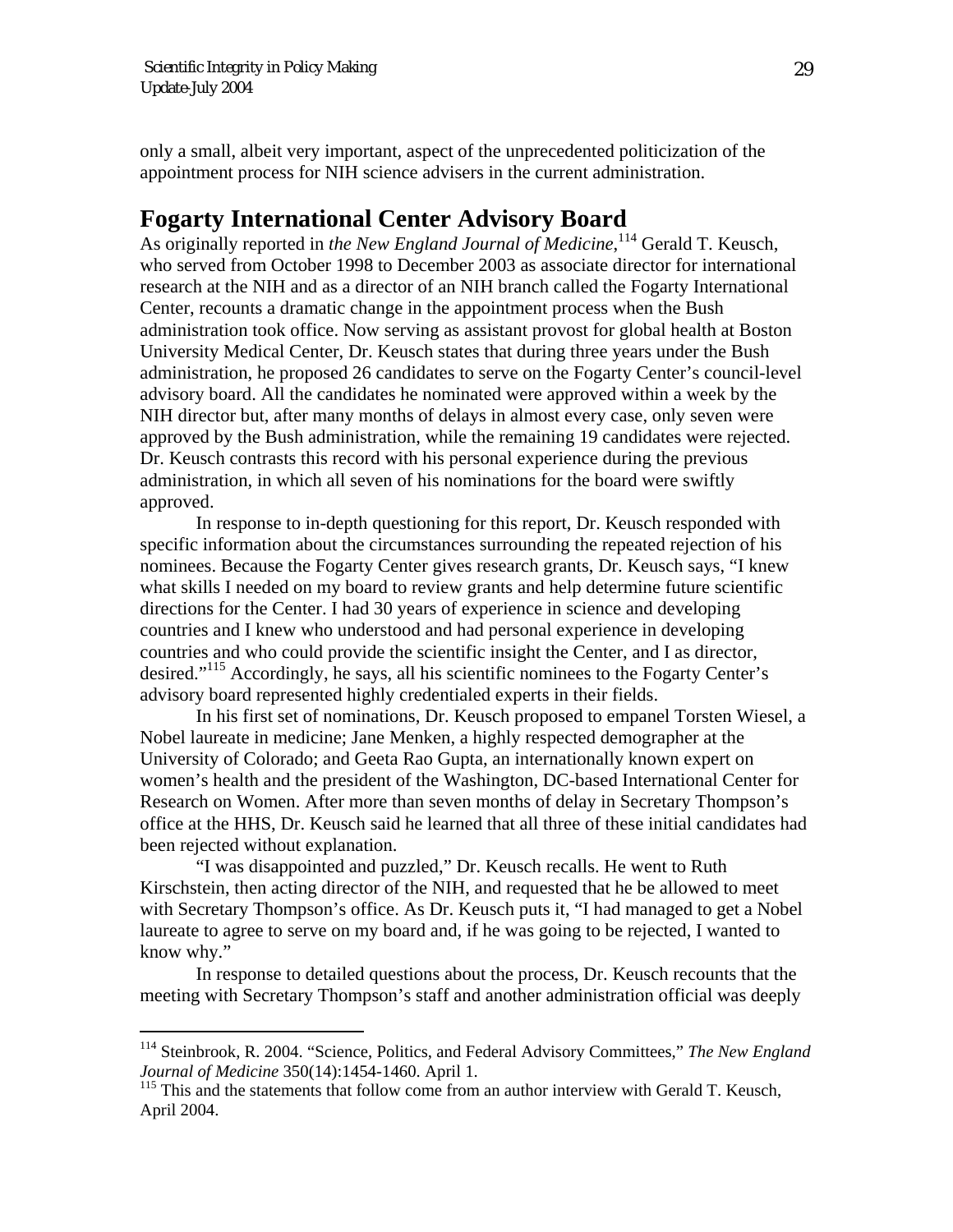disturbing. "There is no written record, but I recall being told that Dr. Wiesel was rejected because he had signed too many full-page letters in *The New York Times* critical of President Bush. I was told Dr. Menken was unacceptable because she was on the board of the Alan Guttmacher Institute, a nonprofit reproductive health research organization. Dr. Rao Gupta, I was told, was deemed too political because she had publicly supported women's right to abortion."

Dr. Keusch reports that in one case even a sitting board member was rejected. When Dr. Keusch sought to renew the term of Cutberto Garza, associate provost at Cornell University and an expert on international nutrition, Secretary Thompson's office rejected Dr. Keusch's request. Eventually, Dr. Keusch said, the experience was so frustrating that he stopped even talking to candidates in advance of their confirmation. "It was too embarrassing to me to get these top people to agree to serve as board members only to have to tell them they were rejected by the Department of Health and Human Services."

### **President's Council on Bioethics**

In another clear case of political interference in the science advisory appointment process, on February 27, 2004, the Bush administration dismissed Dr. Elizabeth Blackburn, a leading cell biologist, and Dr. William May, a prominent medical ethicist, from the President's Council on Bioethics. For three years, Dr. Blackburn had served on the panel, which is charged with advising the president on the ethical implications of advancements in biomedical research. Dr. Blackburn is best known as the co-discoverer of telomerase, an enzyme linked to cancer cell growth. This discovery launched a burgeoning cancer research field. According to Nobel laureate Thomas Cech, president of the Howard Hughes Medical Institute, Dr. Blackburn "is a very smart and successful scientist...one of the top biomedical researchers in the world.<sup>"116</sup> Dr. Blackburn states that she believes she was dismissed because she disapproved of the Bush administration's restrictive position on stem cell research. According to Dr. Blackburn, she and Dr. May frequently disagreed with the administration's positions on the ethics of biomedical research.<sup>117</sup> She was removed from the panel soon after she objected to a Council report on stem cell research. In an essay in the April 1, 2004 issue of *The New England Journal of Medicine*, Dr. Blackburn recounted how the dissenting opinion she submitted, which she believes reflects the scientific consensus in America, was not included in the council's reports even though she had been told the reports would represent the views of all the council's members. $^{118}$ 

The removal of Drs. Blackburn and May—and the subsequent appointment of new panel members who are supportive of the administration's stated positions, significantly limits the range of views now available to the president on bioethical issues.

 $\overline{a}$ 

<span id="page-29-0"></span><sup>&</sup>lt;sup>116</sup> As quoted in Elias, P. 2004. "Scientist lauded after government fires her," Associated Press. March 18.<br><sup>117</sup> Author interview with Elizabeth Blackburn, March 2004.

<span id="page-29-1"></span>

<span id="page-29-2"></span><sup>&</sup>lt;sup>118</sup> Blackburn, E. 2004. "Bioethics and the Political Distortion of Biomedical Science," *The New England Journal of Medicine* 350(14):1379-1380. April 1. See also "Science and the Bush administration: Cheating nature?" *The Economist,* April 7, 2004.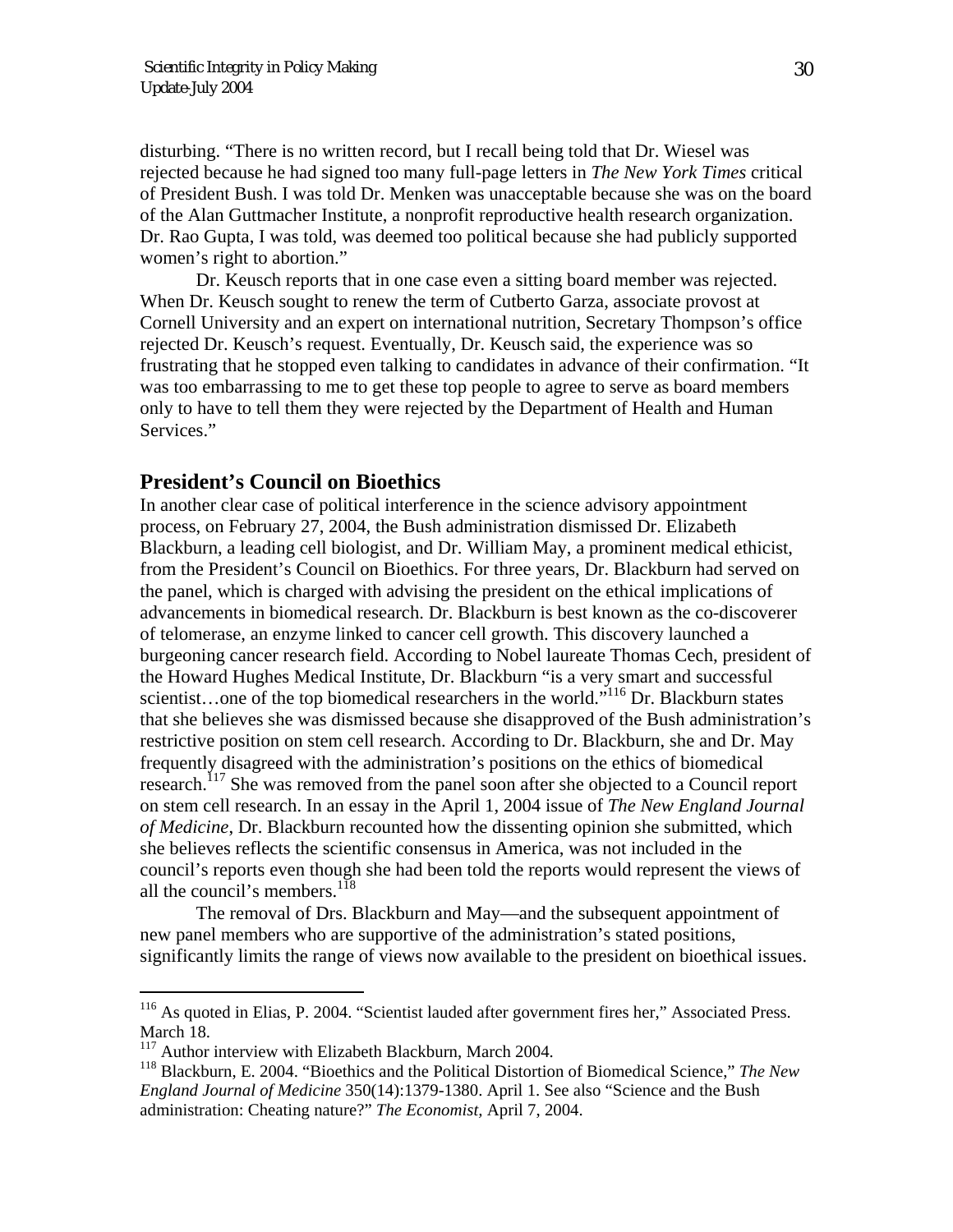$\overline{a}$ 

This action violates the spirit, if not the letter, of the Federal Advisory Committee Act of 1972, which requires balance on such advisory bodies.<sup>119</sup> As Dr. Blackburn herself has pointed out, she was one of only three full-time biomedical scientists on the panel, which, even prior to her dismissal, was weighted heavily to nonscientists with strong ideological views. While no one disputes that nonscientists should play an important role on a bioethics panel, it is equally important that scientists, with strong biomedical expertise, provide the necessary scientific context for the panel.

The administration has claimed that politics played no role in Dr. Blackburn's dismissal,<sup>120</sup> but in the wake of Dr. Blackburn's firing, some 170 researchers signed an open letter to President Bush protesting the decision.<sup> $121$ </sup> Dr. Janet Rowley,<sup>[122](#page-30-3)</sup> Distinguished Service Professor of Medicine and Molecular Genetics at the University of Chicago and current member of the Bioethics Council, has characterized Dr. Blackburn's dismissal as "an important example of the absolutely destructive practices of the Bush administration."<sup>123</sup>

Among those expressing concerns about Dr. Blackburn's dismissal was the American Society for Cell Biology (ASCB), which represents 11,000 scientists worldwide. ASCB issued a public statement contending that Dr. Blackburn's dismissal reflected a pattern in the Bush administration in which politics trumps science. As ASCB President Harvey Lodish noted: "In his 2001 speech announcing the creation of the Council, President Bush said the Council would include strong representation from leading scientists. This action significantly undermines the ability of Councilors to base their considerations on the foundation of sound science."<sup>[124](#page-30-5)</sup>

<span id="page-30-0"></span> $119$  See Federal Advisory Committee Act, 5 U.S.C. Appendix 2, Section 5(b) 2 and 3.

<span id="page-30-1"></span><sup>120</sup> See, for example, Kass, L. 2004. "We Don't Play Politics with Science," *The Washington Post.* Op-ed. March 3.

<span id="page-30-2"></span><sup>121</sup> See Holden, C. 2004. "Researchers blast U.S. bioethics panel shuffle," *Science* 303:1447. March 5.

<span id="page-30-3"></span> $122$ Among her many credentials, Janet D. Rowley M.D., D.Sc. is internationally renowned for her studies of chromosomal abnormalities in human leukemia and lymphoma. She is the recipient of the National Medal of Science (1999) and the Albert Lasker Clinical Medicine Research Prize (1998), the most distinguished American honor for clinical medical research.

<span id="page-30-4"></span><sup>123</sup> As quoted in Elias, P. 2004. "Scientist lauded after government fires her," Associated Press. March 18.

<span id="page-30-5"></span><sup>&</sup>lt;sup>124</sup> American Society for Cell Biology. 2004. "Cell Biologists Oppose Removal of Top Scientist." Press release. March 2. Available online at *http://www.ascb.org/newsroom/blackburn.html.*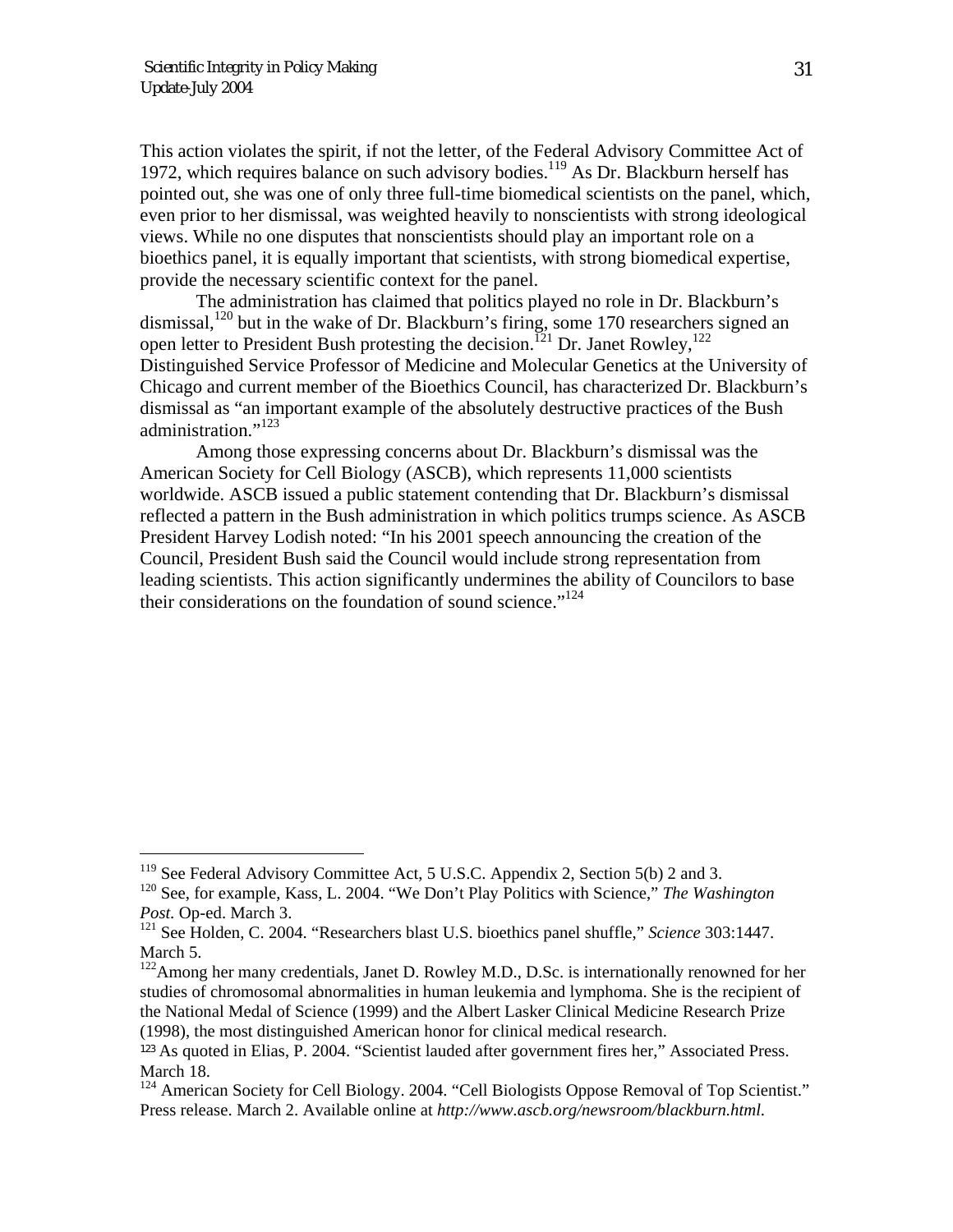## **Section III: Finding Solutions**

This report provides additional evidence that when scientific knowledge has been found to be in conflict with its political goals, the Bush administration has manipulated the process through which science enters into its decisions.

The mountaintop removal strip mining case reveals a flagrant abuse of political power by the deputy secretary of the Interior, a former lobbyist for the National Mining Association, for the purpose of eliminating any and all plans not espoused by the mining industry. This action will have a severe impact on the environment of Appalachia. The decision of a senior FDA official to deny women over-the-counter access to emergency contraception, against the advice of both an expert advisory committee and his own scientific staff, will lead to more unplanned pregnancies and, ultimately, more abortions. The four cases regarding application of the Endangered Species Act demonstrate a disturbing pattern of administration officials suppressing or distorting the best available science when it conflicts with their policy objectives.

The report also provides further examples of political meddling with scientific advisory committees, showing how prominent scientists, in the course of being considered for important committees, have been asked inappropriate political questions, including whether they had voted for President Bush. This practice appears to be most prevalent in the HHS where, as we reported in our earlier study, Secretary Tommy Thompson has imposed previously unheard of political oversight on the selection of scientific advisors.

 This report and its predecessor, *Restoring Scientific Integrity in Policy Making*, having established widespread and serious abuse, raise the issue of what reforms should be adopted to restore scientific integrity to the formation and implementation of federal public policy. This is a significant question, and will continue to be the subject of analysis, public education, and advocacy by the Union of Concerned Scientists. Since the first report was published, UCS has consulted with scientists who have served in government, experienced congressional staff, and other experts about reforms that might be pursued. The reforms suggested so far fall into several distinct categories:

• *Protecting Government Scientists.* The vulnerability of full-time scientific staff to actions by superiors that breach the ethical code of science can impede or prevent the transmission of objective scientific information and advice to policy makers. Such practices undermine the morale of scientific staff and make it more difficult to attract scientists to government service. Government scientists have minimal legal protection should they seek to resist orders or actions by their superiors that violate the ethical code of science. The Whistleblower Protection Act only offers protection against such abuse if the abuse violates laws or creates imminent danger to public health and safety. A handful of individual statutes, including the Clean Air and Clean Water Acts, protect disclosures of information that further implementation of those laws. Additional protection is needed for agency scientists who are pressured to distort or suppress scientific findings. One solution could be to create a corps of scientific ombudsmen who would, on a confidential basis, be responsible for resolving such problems in collaboration with the inspector general of the department and the Office of Science and Technology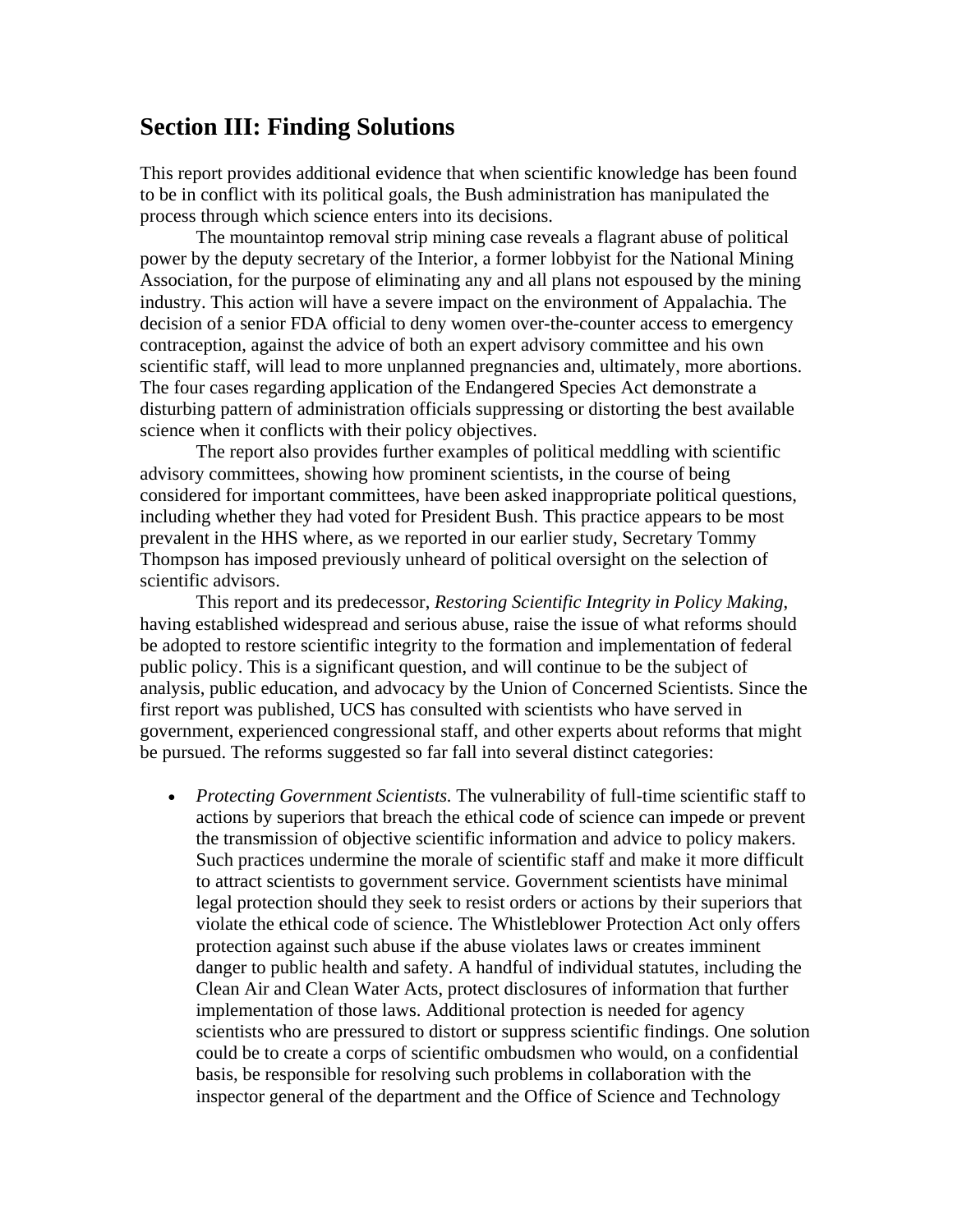$\overline{a}$ 

Policy. Such a process, if properly designed, would conform to the culture of science and would reduce the likelihood that every such conflict becomes a public legal joust or political *cause celebre*.

- *Providing Better Scientific Advice to Congress*. The abolishment in 1995 of the Office of Technology Assessment left Congress with very little capacity to assess important science and technology issues independently of the executive branch. A bipartisan group of House members, including the chairman and ranking member of the Science Committee, is proposing creation of a Center for Scientific and Technical Assessment within the General Accounting Office, to restore some of this capability.<sup>125</sup> A Congress more fully informed about science and technology could play a stronger role in ensuring that federal policy making is informed by the best available science.
- *Strengthening the Office of Science and Technology Policy (OSTP).* The OSTP director, as the most senior scientific advisor in the U.S. government, should once again have the stature of assistant to the president for science and technology, and should report directly to the president. When a new administration comes to office, the OSTP director should be among the earliest appointments, so that he or she can be involved in the selection of the most senior appointees having scientific responsibilities in all departments. The staff of the OSTP should be expanded so that it can better provide the director with independent assessment of controversies involving science. OSTP staff should also have the ability and resources to receive and assess reports from the proposed ombudsman corps.
- *Ensuring the Independence of Scientific Advisory Committees.* The Federal Advisory Committee Act (FACA) stipulates that members of such committees are to be appointed as Special Government Employees (SGEs), with full disclosure of any conflicts of interest, when they are to serve in the role of experts, or as "representatives" when they are to represent various stakeholders. A number of departments, both in this administration and in past administrations, have appointed many experts as representatives, thereby avoiding the requirement for disclosure of conflicts of interest. Congress should see to it that the FACA is fully enforced, and that clear rules are established and applied to all departments. These rules should stipulate that committees that have a purely scientific or technical advisory mission, or that review research proposals, should be composed entirely of SGEs, and more generally, should require full transparency in the selection and activities of such committees. Furthermore, it should be forbidden to ask scientists and other experts being vetted for membership on scientific advisory committees about their political or policy positions, let alone how they have voted in past elections.

<span id="page-32-0"></span><sup>125</sup> The initial sponsors of this proposal are Representatives Rush Holt, Sherwood Boehlert, Amo Houghton, and Bart Gordon.